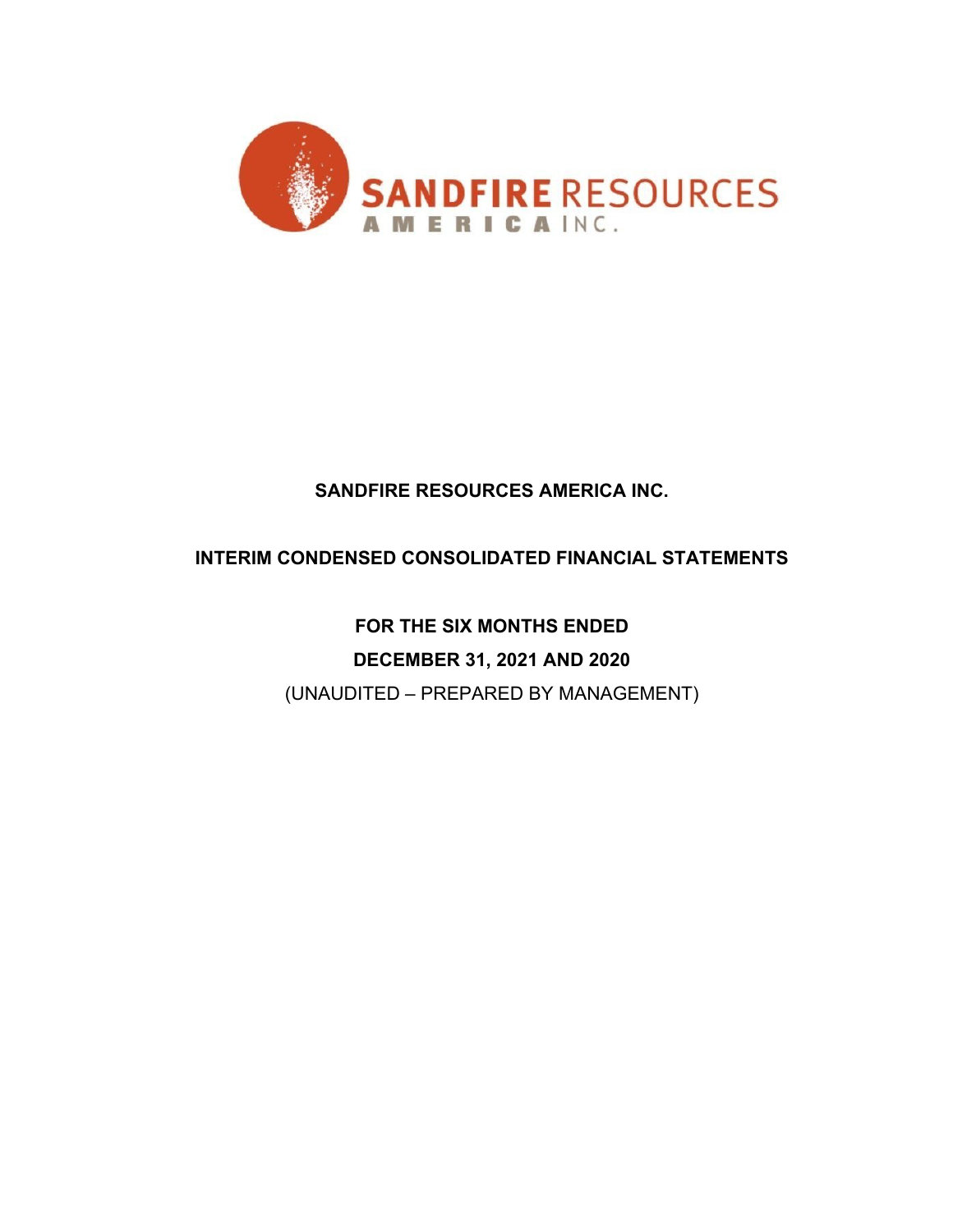# **SANDFIRE RESOURCES AMERICA INC.**

### NOTICE OF NO AUDITOR REVIEW OF INTERIM FINANCIAL STATEMENTS

Under National Instrument 51-102, Part 4, subsection 4.3(3)(a), if an auditor has not performed a review of the interim financial statements, they must be accompanied by a notice indicating that the financial statements have not been reviewed by an auditor.

The accompanying interim condensed consolidated financial statements of the Company have been prepared by management and approved by the Audit Committee and Board of Directors of the Company.

February 25, 2022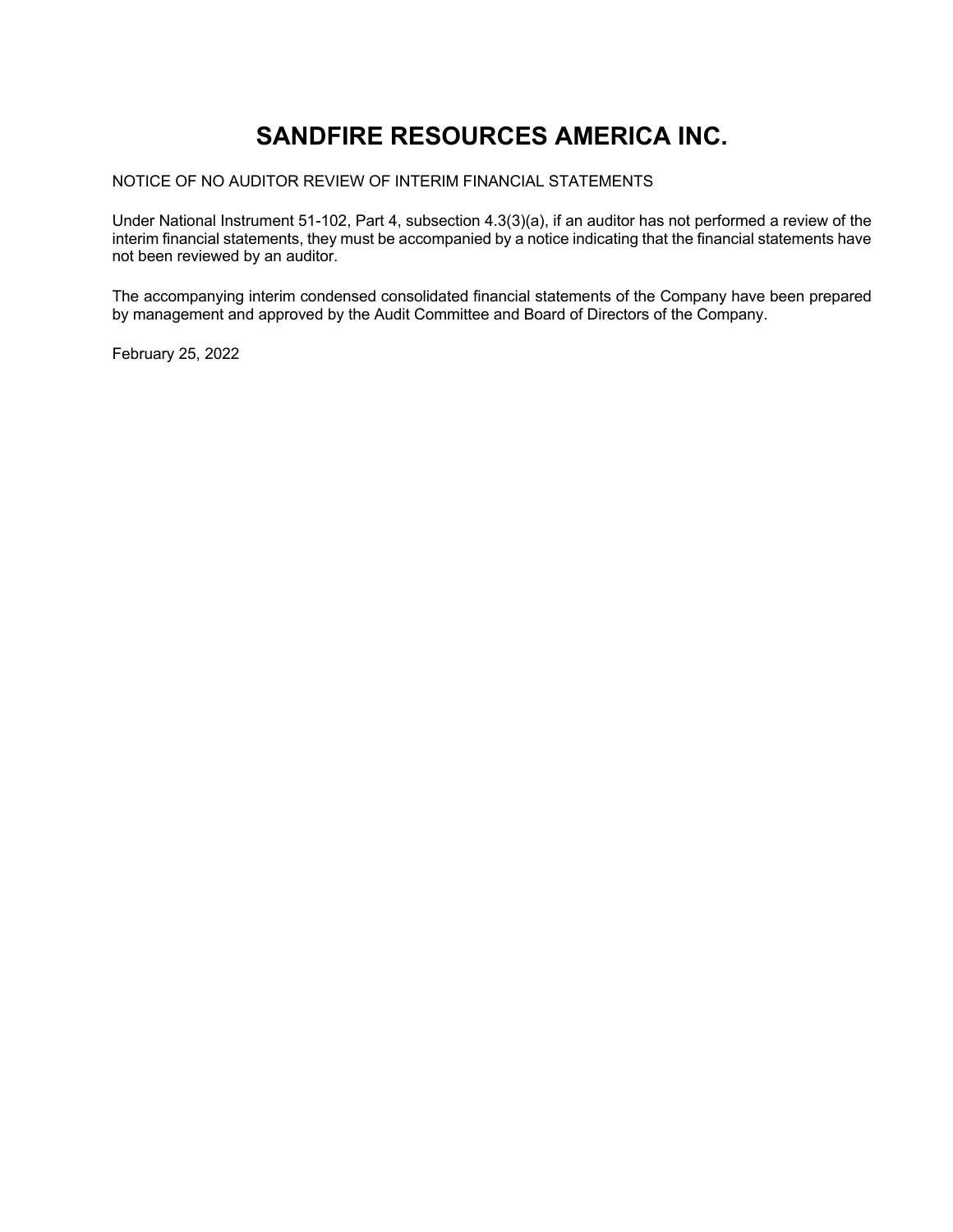# **SANDFIRE RESOURCES AMERICA INC. CONSOLIDATED STATEMENTS OF FINANCIAL POSITION AS AT DECEMBER 31, 2021 and JUNE 30, 2021**

(Unaudited - Expressed in Canadian Dollars)

| $\mathbb{S}$ | 5,137,126<br>159,268<br>5,296,394<br>10,503,620<br>7,382,777<br>135,180<br>561,208 | \$                                                                                                                                        | 4,164,711<br>141,118<br>220,542<br>4,526,371<br>10,161,986<br>6,974,172 |
|--------------|------------------------------------------------------------------------------------|-------------------------------------------------------------------------------------------------------------------------------------------|-------------------------------------------------------------------------|
|              |                                                                                    |                                                                                                                                           |                                                                         |
|              |                                                                                    |                                                                                                                                           |                                                                         |
|              |                                                                                    |                                                                                                                                           |                                                                         |
|              |                                                                                    |                                                                                                                                           |                                                                         |
|              |                                                                                    |                                                                                                                                           |                                                                         |
|              |                                                                                    |                                                                                                                                           |                                                                         |
|              |                                                                                    |                                                                                                                                           |                                                                         |
|              |                                                                                    |                                                                                                                                           |                                                                         |
|              |                                                                                    |                                                                                                                                           |                                                                         |
|              |                                                                                    |                                                                                                                                           | 155,293                                                                 |
|              |                                                                                    |                                                                                                                                           | 19,846                                                                  |
|              | 553,055                                                                            |                                                                                                                                           | 542,057                                                                 |
|              | 19,135,840                                                                         |                                                                                                                                           | 17,853,354                                                              |
| $\mathbb{S}$ | 24,432,234                                                                         | \$                                                                                                                                        | 22,379,725                                                              |
|              |                                                                                    |                                                                                                                                           |                                                                         |
|              |                                                                                    |                                                                                                                                           |                                                                         |
|              |                                                                                    |                                                                                                                                           | 951,530                                                                 |
|              |                                                                                    |                                                                                                                                           | 44,214                                                                  |
|              |                                                                                    |                                                                                                                                           |                                                                         |
|              |                                                                                    |                                                                                                                                           | 995,744                                                                 |
|              |                                                                                    |                                                                                                                                           |                                                                         |
|              |                                                                                    |                                                                                                                                           | 108,999                                                                 |
|              |                                                                                    |                                                                                                                                           | 2,397,912                                                               |
|              | 14,466,050                                                                         |                                                                                                                                           | 3,502,655                                                               |
|              |                                                                                    |                                                                                                                                           |                                                                         |
|              |                                                                                    |                                                                                                                                           | 140,073,275                                                             |
|              |                                                                                    |                                                                                                                                           | 8,007,572                                                               |
|              |                                                                                    |                                                                                                                                           | (382, 441)                                                              |
|              | (138, 055, 417)                                                                    |                                                                                                                                           | (128, 821, 336)                                                         |
|              |                                                                                    |                                                                                                                                           | 18,877,070                                                              |
|              |                                                                                    |                                                                                                                                           | 22,379,725                                                              |
|              | $\mathbb{S}$<br>\$                                                                 | 2,996,255<br>31,874<br>8,859,004<br>11,887,133<br>90,892<br>2,488,025<br>140,084,649<br>8,016,118<br>(79, 166)<br>9,966,184<br>24,432,234 | \$<br>\$                                                                |

COMMITMENTS AND CONTINGENCIES (Note 16)

Approved by the Board on February 25, 2022

| "Robert Scargill" | "Matt Fitzgerald" |
|-------------------|-------------------|
| Director          | Director          |

The accompanying notes are an integral part of these consolidated financial statements.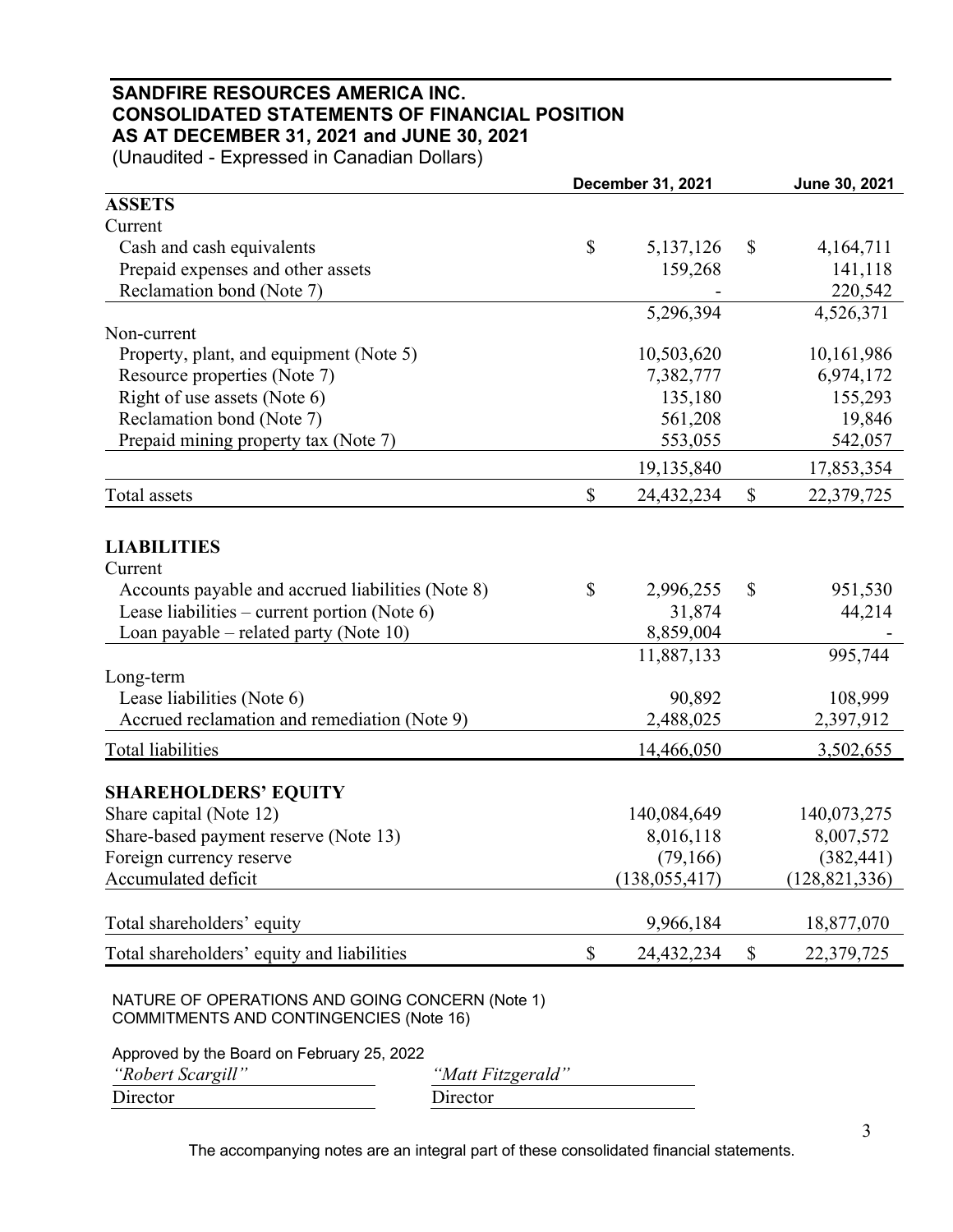# **SANDFIRE RESOURCES AMERICA INC. CONSOLIDATED STATEMENTS OF LOSS AND COMPREHENSIVE LOSS FOR THE THREE AND SIX MONTHS ENDED DECEMBER 31, 2021 AND 2020**

(Unaudited - Expressed in Canadian Dollars)

|                                                                                                                                                                                                                                                                                                  | <b>Three Months Ended</b><br>December 31, |                                                                                                  |                                                                                        | <b>Six Months Ended</b><br>December 31,                                                           |                                                                                       |
|--------------------------------------------------------------------------------------------------------------------------------------------------------------------------------------------------------------------------------------------------------------------------------------------------|-------------------------------------------|--------------------------------------------------------------------------------------------------|----------------------------------------------------------------------------------------|---------------------------------------------------------------------------------------------------|---------------------------------------------------------------------------------------|
|                                                                                                                                                                                                                                                                                                  |                                           | 2021                                                                                             | 2020                                                                                   | 2021                                                                                              | 2020                                                                                  |
| <b>EXPENSES</b>                                                                                                                                                                                                                                                                                  |                                           |                                                                                                  |                                                                                        |                                                                                                   |                                                                                       |
| Director and management fees (Note 14)<br>Depreciation (Notes 5 and 6)<br>Salary and wages<br>Exploration and evaluation costs (Note 7)<br>Foreign exchange loss (gain)<br>Office, administration and miscellaneous<br>Professional fees<br>Share-based payments (Note 13)<br>Accretion (Note 9) | \$                                        | 17,228 \$<br>66,510<br>100,500<br>5,615,344<br>(3,064)<br>226,017<br>188,499<br>10,630<br>28,573 | 13,750 \$<br>66,622<br>100,500<br>1,365,268<br>(21, 845)<br>84,887<br>309,790<br>3,387 | 30,823 \$<br>132,231<br>201,000<br>7,788,867<br>(3,048)<br>441,005<br>485,014<br>10,630<br>41,274 | 27,500<br>128,636<br>201,000<br>3,227,598<br>(19, 155)<br>254,850<br>550,704<br>6,737 |
| Loss from operations                                                                                                                                                                                                                                                                             |                                           | (6, 250, 237)                                                                                    | (1,922,359)                                                                            | (9, 127, 796)                                                                                     | (4,377,870)                                                                           |
| <b>OTHER ITEMS</b><br>Interest income<br>Interest expense (Note 10)                                                                                                                                                                                                                              |                                           | 3,332<br>(109, 617)                                                                              | (192, 211)                                                                             | 3,332<br>(109, 617)                                                                               | (359, 448)                                                                            |
| Loss before income tax                                                                                                                                                                                                                                                                           |                                           | (6,356,522)                                                                                      | (2, 114, 570)                                                                          | (9,234,081)                                                                                       | (4,737,318)                                                                           |
| Income tax provision                                                                                                                                                                                                                                                                             |                                           |                                                                                                  |                                                                                        |                                                                                                   |                                                                                       |
| Net loss for the period<br>Other comprehensive income gain (loss)<br>Foreign currency reserve gain (loss)                                                                                                                                                                                        |                                           | (6,356,522)<br>(74, 050)                                                                         | (2, 114, 570)<br>(178, 765)                                                            | (9, 234, 081)<br>303,275                                                                          | (4,737,318)<br>(217, 716)                                                             |
| Net other comprehensive income (loss)                                                                                                                                                                                                                                                            |                                           | (74, 050)                                                                                        | (178, 765)                                                                             | 303,275                                                                                           | (217, 716)                                                                            |
| TOTAL COMPREHENSIVE LOSS FOR THE<br><b>PERIOD</b>                                                                                                                                                                                                                                                | \$                                        | $(6,430,572)$ \$ $(2,293,335)$ \$                                                                |                                                                                        | $(8,930,806)$ \$ $(4,955,034)$                                                                    |                                                                                       |
| BASIC AND DILUTED LOSS PER SHARE                                                                                                                                                                                                                                                                 | \$                                        | $(0.01)$ \$                                                                                      | $(0.00)$ \$                                                                            | $(0.01)$ \$                                                                                       | (0.01)                                                                                |
| WEIGHTED AVERAGE NUMBER OF SHARES<br><b>OUTSTANDING</b>                                                                                                                                                                                                                                          |                                           | 1,023,283,563                                                                                    |                                                                                        | 841,870,810 1,023,268,094                                                                         | 831,631,824                                                                           |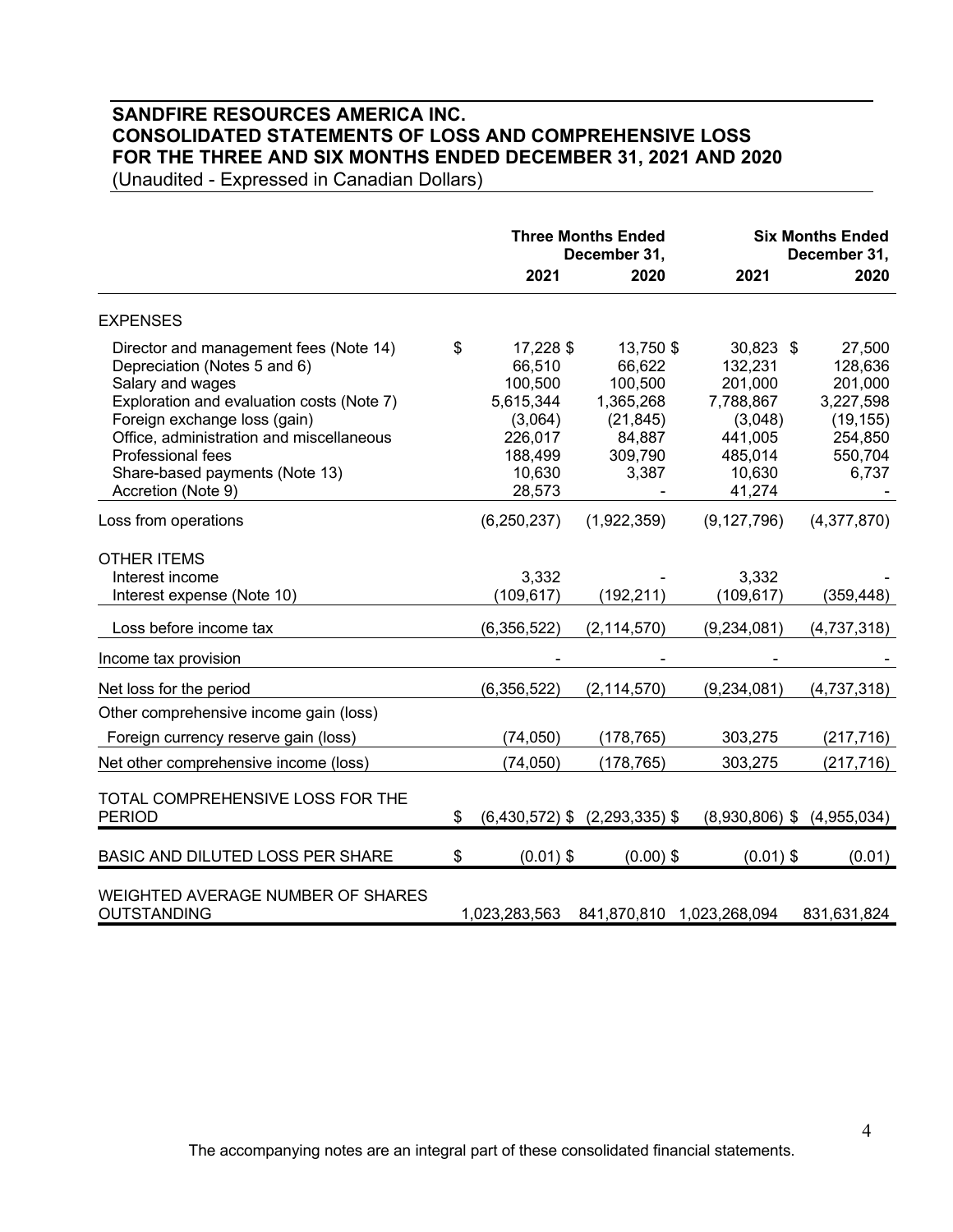# **SANDFIRE RESOURCES AMERICA INC. CONSOLIDATED STATEMENTS OF CHANGES IN EQUITY FOR THE SIX MONTHS ENDED DECEMBER 31, 2021 AND 2020**

(Unaudited - Expressed in Canadian Dollars)

|                                       | Share capital       |             |                                   |                                |                              |             |
|---------------------------------------|---------------------|-------------|-----------------------------------|--------------------------------|------------------------------|-------------|
|                                       | Number of<br>Shares | Amount      | Share-based<br>Payment<br>Reserve | Foreign<br>Currency<br>Reserve | Accumulated<br>Deficit<br>\$ | Total<br>\$ |
|                                       |                     |             |                                   |                                |                              |             |
| Balance at July 1, 2020               | 821,613,031         | 110,007,994 | 8,054,356                         | 417,568                        | (117, 839, 188)              | 640,730     |
| Loss for the six months               |                     |             |                                   |                                | (4,737,318)                  | (4,737,318) |
| Other comprehensive loss              |                     |             |                                   | (217, 716)                     |                              | (217, 716)  |
| Shares issued on rights offering, net | 200,539,763         | 29,940,465  |                                   |                                |                              | 29,940,465  |
| Shares issued on exercise of options  | 700,000             | 79,619      | (37, 619)                         |                                |                              | 42,000      |
| Share-based compensation              |                     |             | 6,737                             |                                |                              | 6,737       |
| Balance at December 31, 2020          | 1,022,852,794       | 140,028,078 | 8,023,474                         | 199,852                        | (122,576,506)                | 25,674,898  |
|                                       |                     |             |                                   |                                |                              |             |
| Balance at July 1, 2021               | 1,023,252,794       | 140,073,275 | 8,007,572                         | (382, 441)                     | (128, 821, 336)              | 18,877,070  |
| Loss for the period                   |                     |             |                                   |                                | (9,234,081)                  | (9,234,081) |
| Other comprehensive loss              |                     |             |                                   | 303,275                        |                              | 303,275     |
| Shares issued on exercise of options  | 100,000             | 11,374      | (5,374)                           |                                |                              | 6,000       |
| Share-based compensation              |                     |             | 13,920                            |                                |                              | 13,920      |
| Balance at December 31, 2021          | 1,023,352,794       | 140,084,649 | 8,016,118                         | (79, 166)                      | (138,055,417)                | 9,966,184   |

The accompanying notes are an integral part of these consolidated financial statements.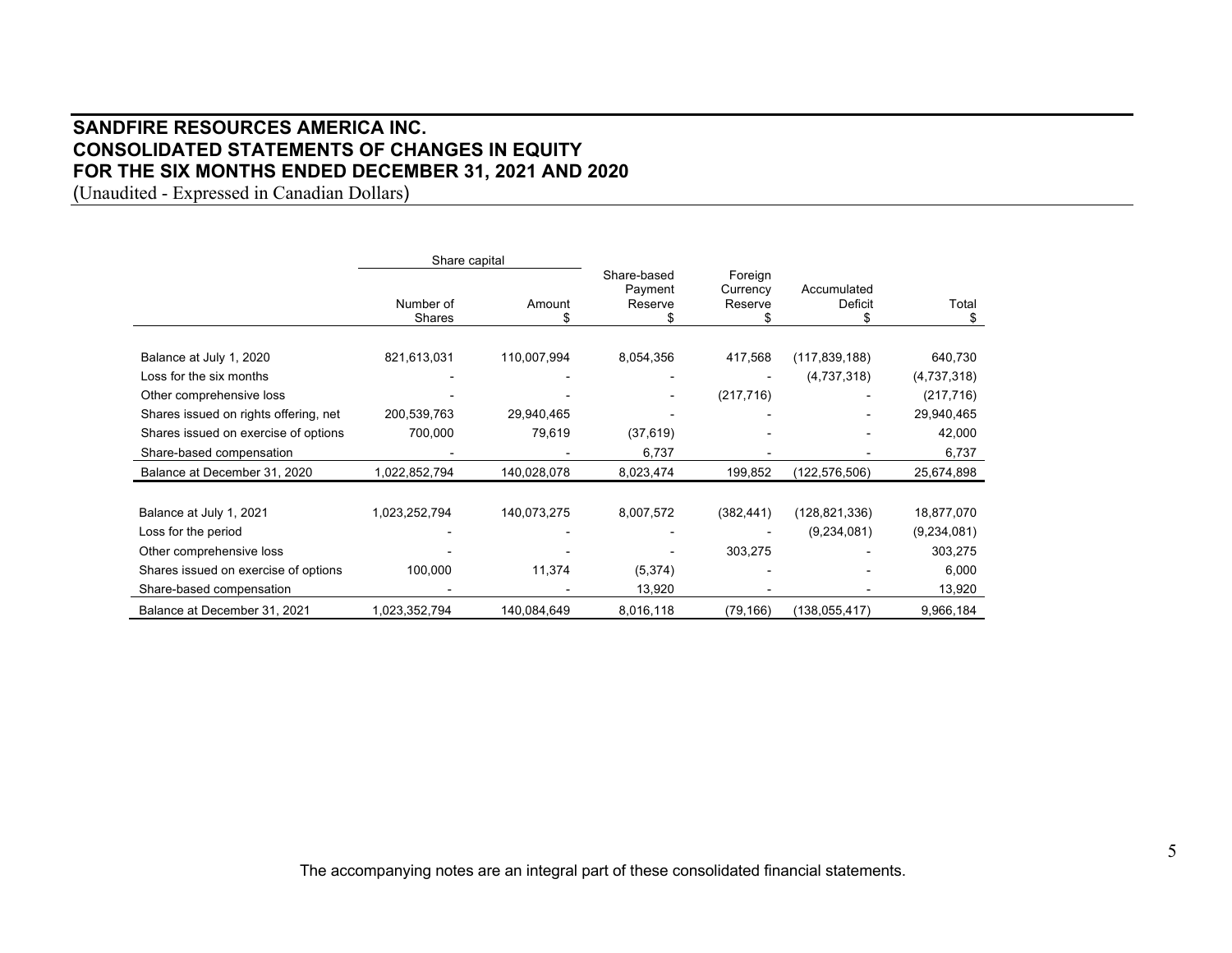# **SANDFIRE RESOURCES AMERICA INC. CONSOLIDATED STATEMENTS OF CASH FLOWS FOR THE SIX MONTHS ENDED DECEMBER 31, 2021 AND 2020**

(Unaudited - Expressed in Canadian Dollars)

|                                                           | 2021              | 2020                     |
|-----------------------------------------------------------|-------------------|--------------------------|
| CASH PROVIDED BY (USED IN):                               |                   |                          |
| OPERATING ACTIVITIES                                      |                   |                          |
| Net loss for the period                                   | \$<br>(9,234,081) | \$<br>(4,737,318)        |
| Items not involving cash:                                 |                   |                          |
| Depreciation (Notes 5 and 6)                              | 132,231           | 128,641                  |
| Accretion of accrued reclamation and remediation (Note 9) | 90,113            |                          |
| Accretion of interest on lease liabilities (Note 6)       | 3,295             | 3,337                    |
| Share-based payments (Note 13)                            | 13,920            | 6,737                    |
|                                                           | (8,994,522)       | $\overline{(4,598,603)}$ |
| Changes in operating assets and liabilities               |                   |                          |
| Prepaid expenses and other assets                         | (18, 150)         | 121,826                  |
| Prepaid mining property tax (Note 7)                      |                   | (629, 388)               |
| Accounts payable and accrued liabilities                  | 2,107,724         | (219, 152)               |
| Interest paid                                             | (62,999)          |                          |
| Cash used in operating activities                         | (6,967,947)       | (5,325,317)              |
|                                                           |                   |                          |
| <b>INVESTING ACTIVITIES</b>                               |                   |                          |
| Purchase of property, plant, and equipment (Note 5)       | (561, 552)        | (5,807,663)              |
| Deposit of reclamation bond (Note 7)                      | (320, 820)        | (230, 583)               |
| Acquisition of resource properties (Note 7)               | (309, 220)        | (155,007)                |
| Cash used in investing activities                         | (1, 191, 592)     | (6, 193, 253)            |
|                                                           |                   |                          |
| <b>FINANCING ACTIVITIES</b>                               |                   |                          |
| Payments on leases (Note 6)                               | (33, 452)         | (9,653)                  |
| Proceeds from loan payable - related party (Note 10)      | 8,859,004         | 12,222,423               |
| Repayment of loan payable - related party (Note 10)       |                   | (18, 453, 706)           |
| Proceeds from rights offering, net                        |                   | 29,940,465               |
| Proceeds from exercised of stock option                   | 6,000             | 42,000                   |
|                                                           |                   |                          |
| Cash provided by financing activities                     | 8,831,552         | 23,741,529               |
|                                                           |                   |                          |
| <b>NET INCREASE IN CASH AND</b>                           |                   |                          |
| CASH EQUIVALENTS DURING THE PERIOD                        | 672,013           | 12,222,959               |
|                                                           |                   |                          |
| EFFECT OF EXCHANGE RATE CHANGES ON CASH AND               |                   |                          |
| <b>CASH EQUIVALENTS</b>                                   | 300,402           | (222, 048)               |
|                                                           |                   |                          |
| CASH AND CASH EQUIVALENTS, BEGINNING OF PERIOD            | 4,164,711         | 213,392                  |
|                                                           |                   |                          |
| CASH AND CASH EQUIVALENTS, END OF PERIOD                  | \$<br>5,137,126   | \$<br>12,214,303         |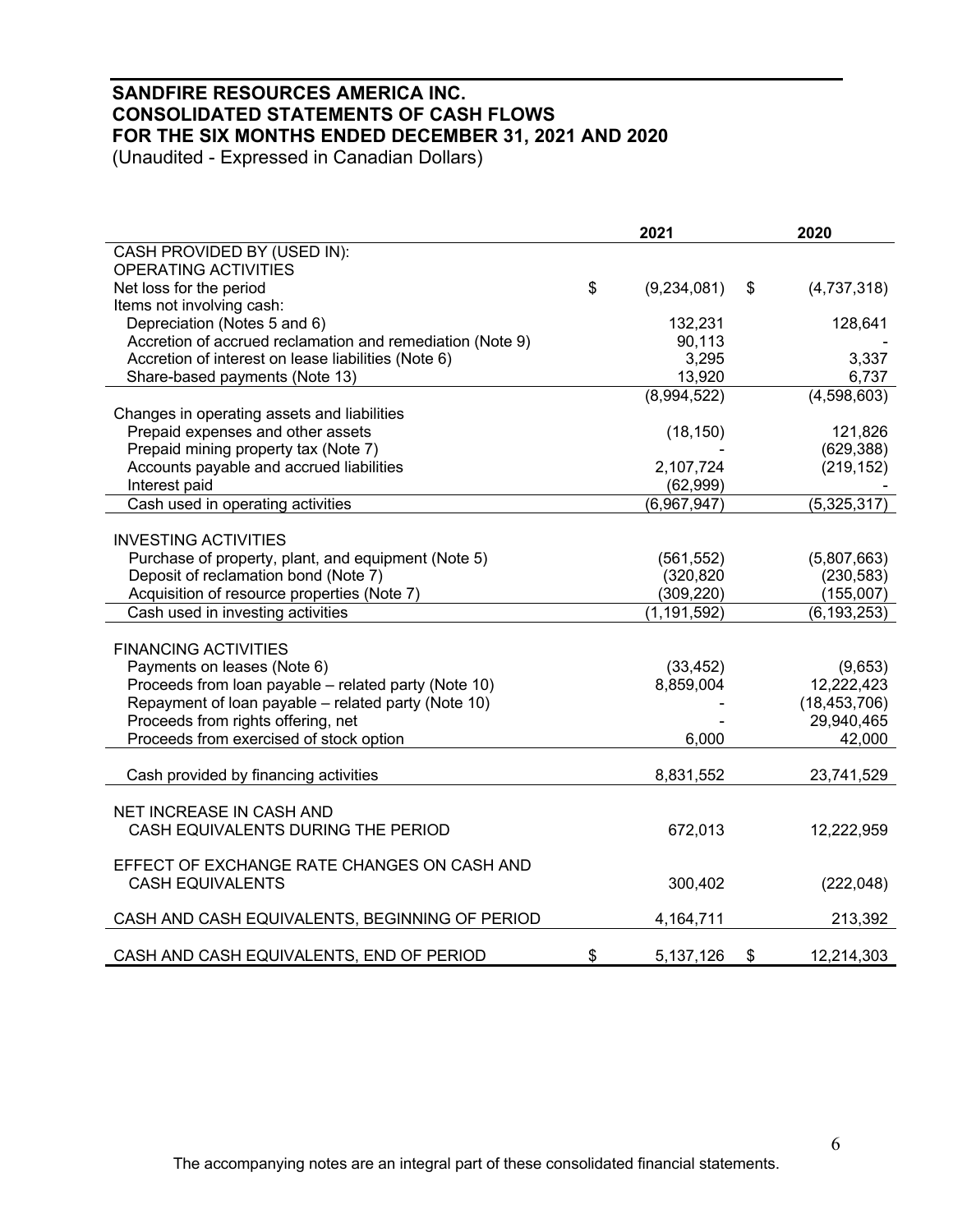1. NATURE OF OPERATIONS AND GOING CONCERN

Sandfire Resources America Inc. (the "Company") (TSX.V SFR.V) was incorporated on July 30, 1998 under the laws of British Columbia and is a mining exploration and development company. The Company is an 86.9% subsidiary of Sandfire Resources Ltd., a public company in Australia. The address of the Company's corporate and head office is 10th Floor, 595 Howe Street, Vancouver, British Columbia, V6C 2T5, Canada. The Company's stock symbol is "SFR.V" on the TSX Venture Exchange and "SRAFF" on the U.S. OTC Market.

The Company is in the process of obtaining water rights and seeking full Board approval for development and has started pre-construction earthworks of the Black Butte Copper Project ("the Project"). The ability of the Company to obtain necessary financing to commence the full development and construction is not certain.

During the six-month period ended December 31, 2021, the Company incurred a net loss of \$9,234,081, had cash and cash equivalents of \$5,137,126 and negative working capital of \$6,590,739. The Company completed the Project's Feasibility Study and updated the Mineral Resource for Lowry Deposit on October 27, 2020. The Company filed the Project's Technical Report on December 10, 2020. The Company completed and closed a Rights Offering on December 23, 2020 by issuing 200,539,763 common shares of the Company for gross proceeds of \$30,080,965, representing 100% of the total rights offered. The Company will have to raise additional funds to meet planned 2021/22 drilling expenses and future work plans.

A final Environmental Impact Statement ("EIS") was issued on March 13, 2020 by the Montana Department of Environmental Quality ("MT DEQ") which was followed by a MT DEQ positive record of decision on April 9, 2020 which will allow development and underground mining of the Johnny Lee deposit at the Project to proceed. On August 14, 2020, the MT DEQ issued a final approval for the Phase I Bonding for the underground construction of the Project. The MT DEQ has approved the bond posting and has issued a Final Mine Operating Permit allowing the Company the right to commence Phase I Development surface construction at the mine site.

The Company is yet to achieve profitability and has incurred significant losses and negative cash flows from operations. The Company has concluded that the working capital as held at December 31, 2021, is insufficient to fund all committed and non-discretionary expenditures for at least the next twelve months. Unless additional funds are raised, the Company may have insufficient funds to realize its assets and discharge its liabilities in the normal course of business.

The conditions described above indicate the existence of material uncertainty that may cast significant doubt on the Company's ability to continue as a going concern. The Company plans to address this uncertainty by raising additional funds in the capital markets or through debt financing in fiscal year 2022. Many factors influence the Company's ability to raise funds, and there is no assurance that the Company will be successful in obtaining the required financing for these or other purposes, including for general working capital. These financial statements do not contain any adjustments to the amounts that may be required should the Company be unable to continue as a going concern. Such adjustments could be material.

Since March 2020, several governmental measures have been implemented in the United States, where the Company's operations are located and the rest of the world in response to the coronavirus (COVID-19) pandemic. While the impact of COVID-19 and these measures are expected to be temporary, the current circumstances are dynamic and the impacts of COVID-19 on the Company's business operations cannot be reasonably estimated at this time. The Company anticipates this could have an adverse impact on its business, results of operations, financial position, and cash flows into 2022. The Company continues to operate its business, and in response to US Federal and State and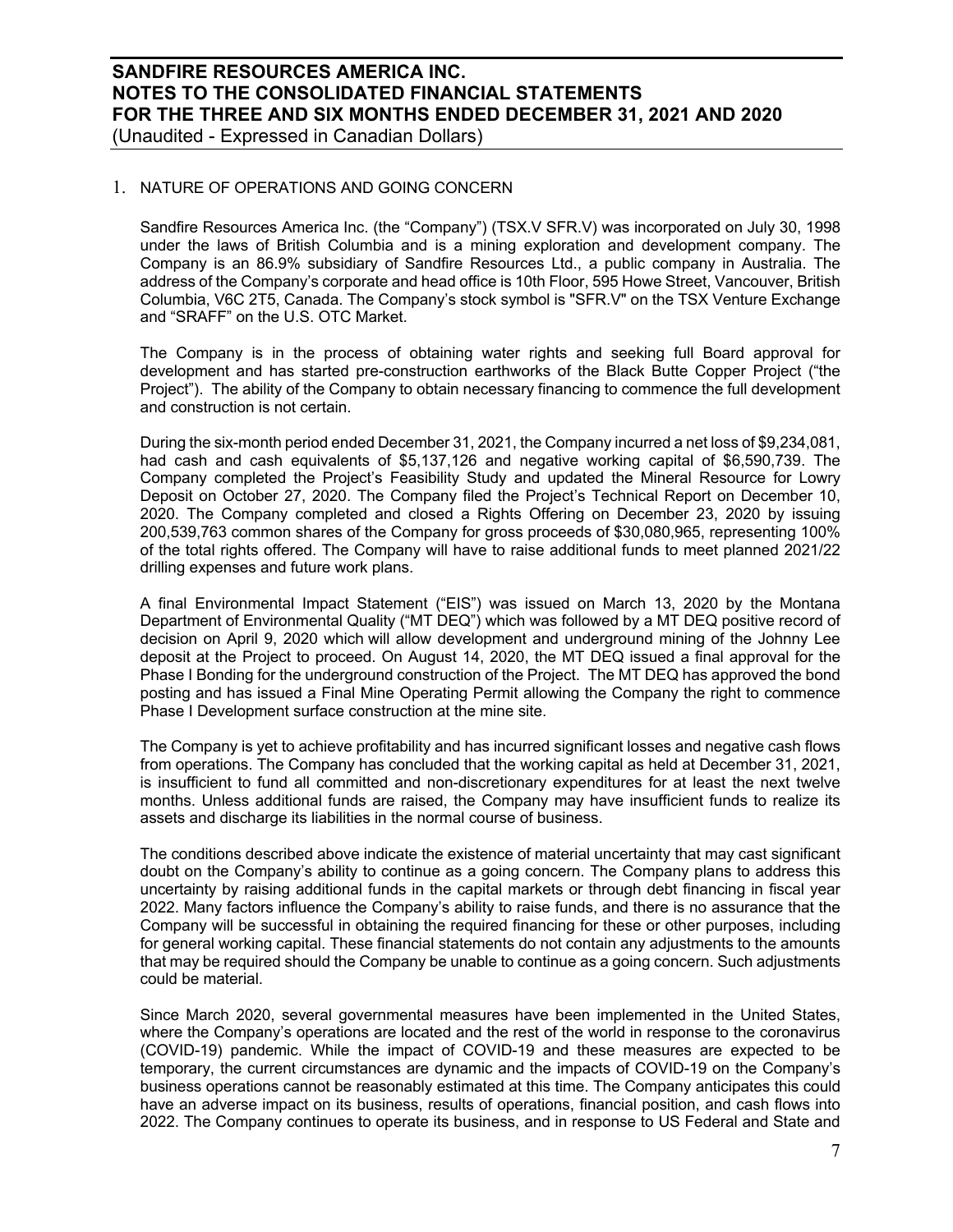# **SANDFIRE RESOURCES AMERICA INC. NOTES TO THE CONSOLIDATED FINANCIAL STATEMENTS FOR THE THREE AND SIX MONTHS ENDED DECEMBER 31, 2021 AND 2020**

(Unaudited - Expressed in Canadian Dollars)

Canadian Federal and Provincial emergency measures, has requested its employees and consultants work remotely if exposed to COVID-19 or showing symptomatic signs of COVID-19. These government measures, which could include government mandated closures of the Company' operations or that of its contractors, could impact the Company's ability to conduct its planned programs in a timely manner.

- 2. SIGNIFICANT ACCOUNTING POLICIES
	- a) Statement of compliance

These consolidated financial statements have been prepared in compliance with International Financial Reporting Standards ("IFRS"). For these purposes, IFRS comprise the standards issued by the International Accounting Standards Board ("IASB") and Interpretations issued by the International Financial Reporting Interpretations Committee ("IFRIC"). Accounting policies applied are consistent with those of the previous financial year.

b) Basis of preparation

These consolidated financial statements have been prepared under the historical cost basis.

c) Basis of consolidation

These consolidated financial statements include the accounts of the Company and its wholly owned US subsidiary, Tintina Montana Inc. ("TMI"), which was incorporated in the United States. TMI wholly owns the Black Butte Copper Project. All intercompany balances and transactions have been eliminated on consolidation. The Company consolidates subsidiaries where it has the ability to exercise control. Control of an investee is defined to exist when the investor is exposed or has rights to variable returns from its involvement with the investee and has the ability to affect those returns through its power over the investee. Particularly, the Company controls investees, if and only if, the Company has all of the following: power over the investee; exposure, or rights to variable returns from its involvement with the investee; and the ability to use its power over the investee to affect its returns.

d) Cash and cash equivalents

Cash and cash equivalents in the consolidated statement of financial position comprise of cash at banks and on hand, and short term deposits with an original maturity of three months or less, which are readily convertible into a known amount of cash. The Company's cash and cash equivalents may be invested with major financial institutions in business accounts, bankers' acceptances and in government treasury bills which are available on demand by the Company for its programs and are not invested in any asset backed deposits/investments.

e) Resource properties and exploration and evaluation expenditures

Resource properties consist of payments to acquire property rights and leases, including on-going annual lease payments and water rights payments. Property acquisition costs are capitalized.

Exploration and evaluation expenditure include costs associated with exploring, investigating, examining, and evaluating an area of mineralization, and assessing the technical feasibility and commercial viability of extracting the mineral resource from that area. Exploration and evaluation expenditure incurred on an area where the commercial viability of extracting the mineral resource has not yet been established is expensed when incurred. Once the technical feasibility and commercial viability of extracting the mineral resource is demonstrable, then any further evaluation costs incurred are capitalized. The recoverability of the resource property is dependent on the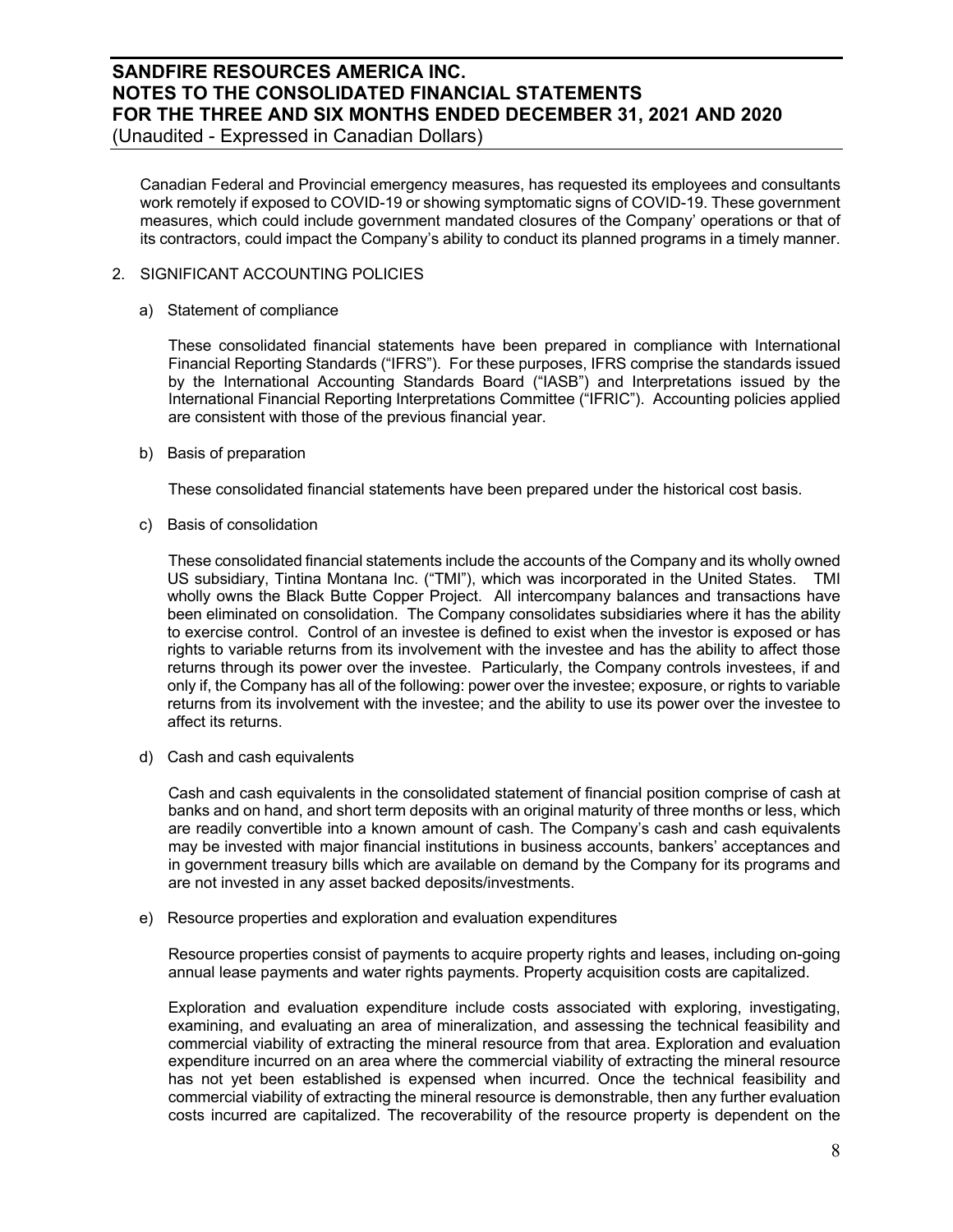successful development and commercial exploration, or alternatively, sale of the respective area of interest.

A resource property is reclassified to mineral properties in PPE when the technical feasibility and commercial viability of extracting a mineral resource are demonstrable. Resource properties are assessed for impairment once it is determined that they are technically feasible and commercially viable, and any impairment loss is recognized before reclassification to mine properties. In addition, resource properties are assessed for indicators of impairment at each reporting period. No amortization is charged during the exploration and evaluation phase.

At each reporting period, the Company assesses whether there is an indication that resource properties may be impaired. When impairment indicators exist, or when the decision to proceed with the development of a particular project is taken based on its technical and commercial viability, the Company estimates the recoverable amount of resource properties and compares it against the carrying amount. The recoverable amount is the higher of the fair value less cost of disposal and the resource property's value in use. If the carrying value exceeds the recoverable amount, an impairment loss is recorded in the consolidated statement of loss and comprehensive loss for the period. In calculating the recoverable amount, the Company will look at market comparable transactions or when appropriate, the estimated future cash flows are discounted to their present value using a pre-tax discount rate that reflects current market assessment of the time value of money and the risks specific to the resource property. The cash flows are based on best estimates of expected future cash flows from the continued use of the resource property.

Once a mine has achieved commercial production, resource properties are depleted on a units-ofproduction basis over the life of the mine.

#### f) Property, plant, and equipment

Property, plant, and equipment ("PPE") is stated at cost less accumulated depreciation and accumulated impairment losses. PPE can include capitalized borrowing costs where relevant. PPE also includes the initial estimate of reclamation and remediation obligation. Depreciation is recorded over the estimated useful lives of the assets on the declining balance basis at the following annual rates.

| Vehicle                | 30%                        |
|------------------------|----------------------------|
| Equipment              | $20 - 40%$                 |
| <b>Buildings</b>       | $4 - 5%$                   |
| Leasehold improvements | over the term of the lease |

For PPE assets under construction, depreciation begins once the asset is placed in service which typically occurs when Company begins receiving economic benefit from the use of the asset. Assets under construction include roads, fencing, tailings facility, and land improvements. and will be depreciated in accordance with the Company's depreciation policy once placed in service, typically on a units of production basis over the life of mine.

An item of PPE is derecognized upon disposal or when no future economic benefits are expected to arise from the continued use of the asset. Any gain or loss arising on disposal of the asset, determined as the difference between the net disposal proceeds and the carrying amount of the asset, is recognized in the consolidated statement of loss and comprehensive loss. Where an item of PPE comprises major components with different useful lives, the components are accounted for as separate items of PPE. Expenditures incurred to replace a component of an item of PPE that is accounted for separately, including major inspection and overhaul expenditures are capitalized.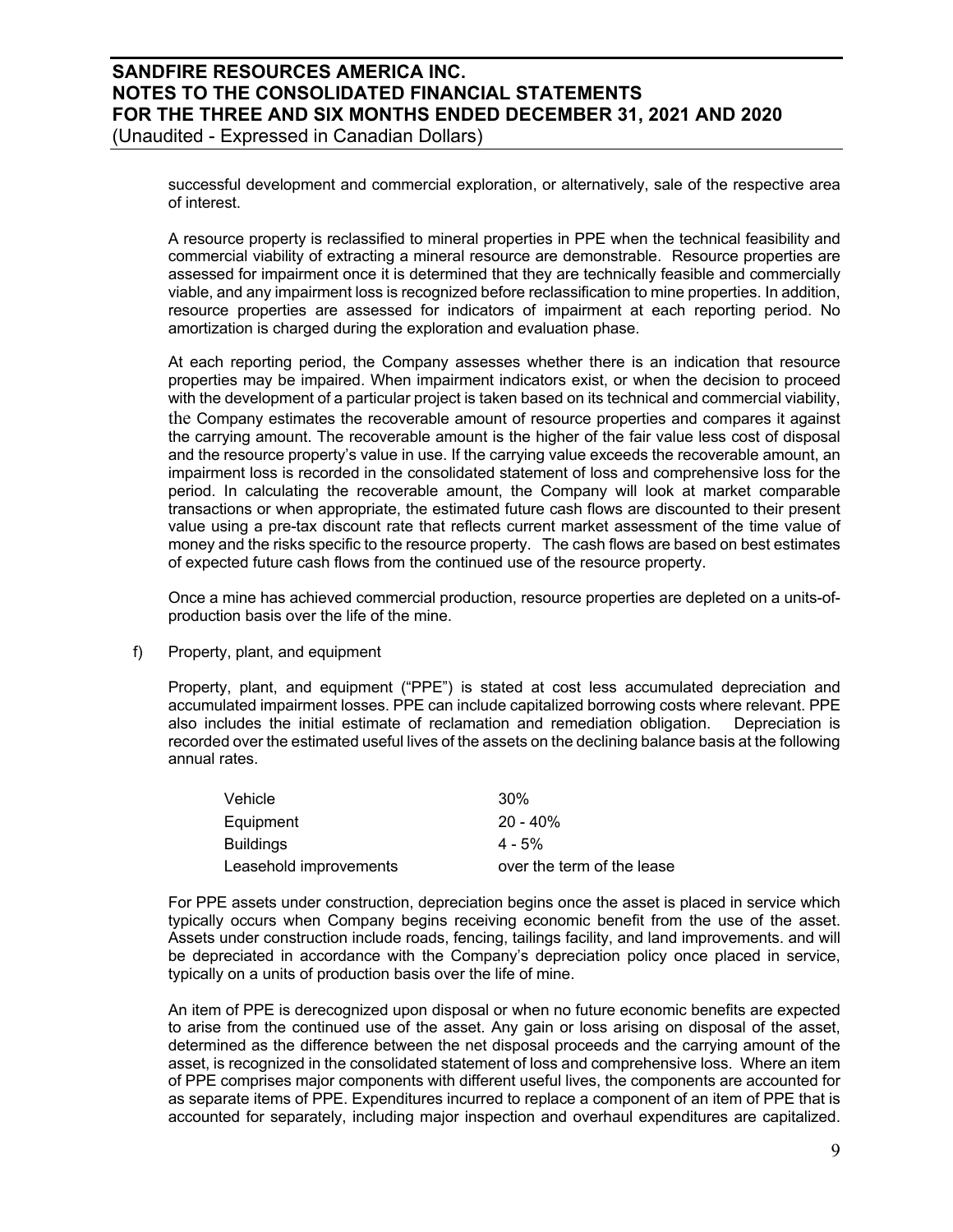The assets' residual values, useful lives, and methods of depreciation are reviewed at each financial year end, and adjusted prospectively, if appropriate.

g) Foreign currency translation

The Company's consolidated financial statements are presented in Canadian dollars, which is also the Company's functional currency. Management determines the functional currency of each subsidiary based on factual indicators, and items included in the financial statements of each subsidiary are measured using that functional currency.

i) Transactions and balances

Transactions in foreign currencies are initially recorded by the Company and its subsidiary at their respective functional currency spot rates at the date the transaction first qualifies for recognition. Monetary assets and liabilities denominated in foreign currencies are retranslated at the functional currency spot rate of exchange at the reporting date. All differences arising on settlement or translation of monetary items are recognized in net loss before comprehensive loss except for monetary items that are designated as part of the Company's net investment of a foreign operation. These are recognized in other comprehensive income (loss) until the net investment is disposed, at which time the accumulated amount is reclassified to the statement of loss and comprehensive loss.

ii) The Company and its subsidiary

On consolidation the assets and liabilities of foreign operations are translated into Canadian dollars at the rate of exchange prevailing at the reporting date and their statement of loss and comprehensive loss are translated at exchange rates prevailing at the dates of the transactions. The exchange differences arising on translation for consolidation are recognised in other comprehensive income. On disposal of a foreign operation, the component of other comprehensive income relating to that particular foreign operation is recognised in the statement of loss and comprehensive loss.

h) Reclamation and remediation

The Company recognizes liabilities for statutory, contractual, constructive, or legal obligations, including those associated with the reclamation of property, plant and equipment, and of exploration and evaluation assets, when those obligations result from the acquisition, construction, development, or normal operation of the assets. Initially, a liability for rehabilitation obligation is recognized at its fair value in the period in which it is incurred if a reasonable estimate of cost can be made.

The Company records the present value of estimated future reclamation related cash flows as a liability, when incurred, and increases the carrying value of the related assets for that amount. The associated restoration costs are amortized over the expected useful life of the assets. At the end of each period, the liability is increased to reflect the passage of time (accretion expense) and changes in the estimated future cash flows underlying various estimates.

The Company recognizes its environmental liability when it can be reliably estimated. Environmental expenditures related to existing conditions resulting from past or current operations and from which no current or future benefit is discernible are charged to the consolidated statement of loss and comprehensive loss.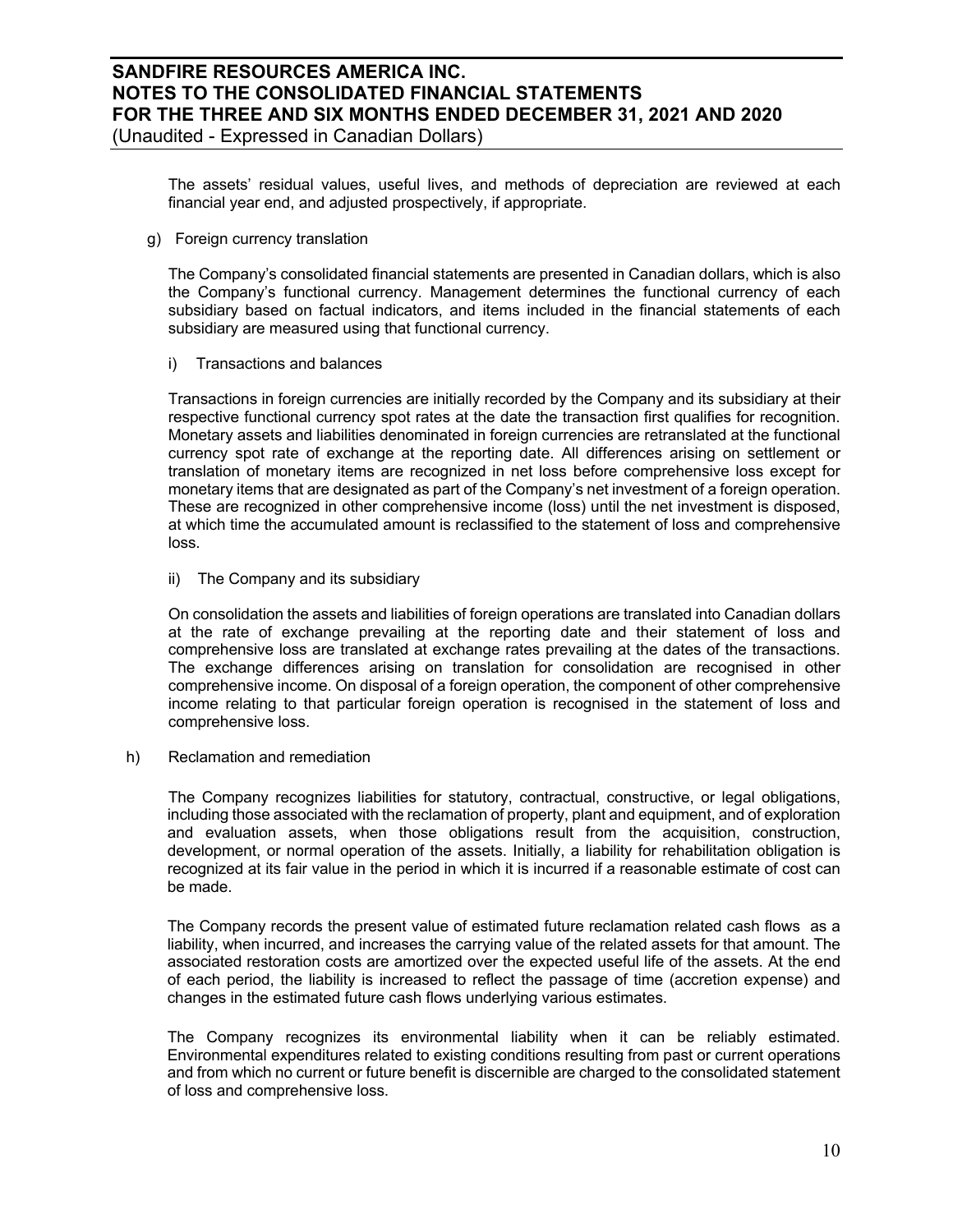#### i) Other provisions

Provisions are recognized for liabilities of uncertain timing or amounts that have arisen as a result of past transactions, including legal or constructive obligations. The provision is measured at the best estimate of the expenditure required to settle the obligation at the reporting date. The Company had no other provisions as at December 31, 2021 and June 30, 2020.

### j) Share-based payments

Employees receive remuneration in the form of share-based payment transactions, whereby employees render services as consideration for equity instruments (equity-settled transactions). The cost of equity-settled transactions is recognized, together with a corresponding increase in the share-based payment reserves in equity, over the period in which the performance and/or service conditions are fulfilled. The cumulative expense recognized for equity-settled transactions at each reporting date until the vesting date reflects the extent to which the vesting period has expired and the Company's best estimate of the number of equity instruments that will ultimately vest. The expense or credit in statement of loss and comprehensive loss for a period represents the movement in cumulative expense recognized for the period. No expense is recognized for awards that do not ultimately vest because non-market performance and/or service conditions have not been met. Where awards include a market or non-vesting condition, the transactions are treated as vested irrespective of whether the market or non-vesting condition is satisfied, provided that all other performance and/or service conditions are satisfied.

When the terms of an equity-settled transaction award are modified, the minimum expense recognized is the expense as if the terms had not been modified if the original terms of the award are met. An additional expense is recognized for any modification that increases the total fair value of the share-based payment transaction or is otherwise beneficial to the employee as measured at the date of modification.

#### k) Loss per share

The Company presents basic and diluted loss per share data for its common shares, calculated by dividing the loss attributable to common shareholders of the Company by the weighted average number of common shares outstanding during the year. Diluted loss per share does not adjust the loss attributable to common shareholders or the weighted average number of common shares outstanding when the effect is anti-dilutive.

#### l) Income taxes

#### i) Current income tax

Current tax is the expected tax payable or receivable on the local taxable income or loss for the year, using local tax rates enacted or substantively enacted at the statement of financial position date and includes any adjustments to tax payable or receivable in respect of previous years.

#### ii) Deferred tax

Deferred income taxes are recorded using the liability method whereby deferred tax is recognized in respect of temporary differences between the carrying amounts of assets and liabilities for financial reporting purposes and the amounts used for taxation purposes. Deferred tax is measured at the tax rates that are expected to be applied to temporary differences when they reverse, based on the laws that have been enacted or substantively enacted by the statement of financial position date. Deferred tax is not recognized for temporary differences which arise on the initial recognition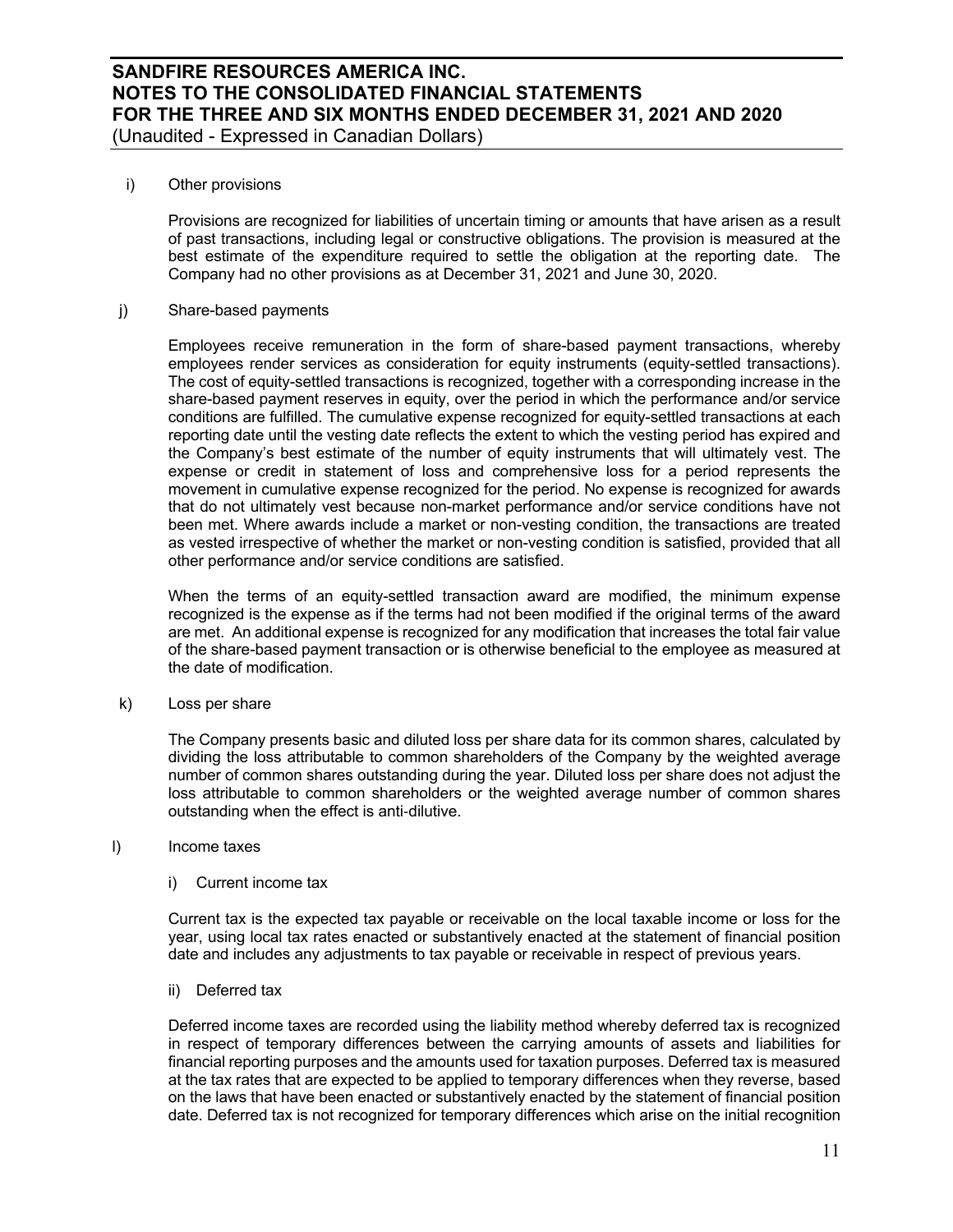of goodwill, or assets or liabilities in a transaction that is not a business combination and that affects neither accounting, nor taxable profit or loss.

Deferred tax is not recognised for all temporary differences associated with investments in subsidiaries when the timing of the reversal of the temporary differences can be controlled and it is probable that the temporary differences will not reverse in the foreseeable future.

A deferred tax asset is recognized for unused tax losses, tax credits and deductible temporary differences, to the extent that it is probable that future taxable profits will be available against which they can be utilized. Deferred tax assets are reviewed at each reporting date and are reduced to the extent that it is no longer probable that the related tax benefit will be realized.

Unrecognised deferred tax assets are reassessed at each reporting date and are recognised to the extent that it has become probable that future taxable profits will allow the deferred tax asset to be recovered.

Deferred tax relating to items recognised outside profit or loss is recognised outside profit or loss. Deferred tax items are recognised in correlation to the underlying transaction either in other comprehensive income or directly in equity.

Deferred tax assets and deferred tax liabilities are offset if a legally enforceable right exists to set off current tax assets against current income tax liabilities and the deferred taxes relate to the same taxable entity and the same taxation authority.

#### m) Financial instruments

A financial instrument is any contract that gives rise to a financial asset of one entity and a financial liability or equity instrument of another entity. All financial instruments are initially recorded at fair value, adjusted for directly attributable transaction costs. The Company determines each financial instrument's classification upon initial recognition. Measurement in subsequent periods depends on the financial instrument's classification.

#### *Financial assets*

Financial assets are classified and measured at: fair value through profit and loss ("FVTPL"), fair value through other comprehensive income ("FVOCI") and amortized cost. Measurement and classification of financial assets is dependent on the Company's business model for managing the financial assets and the contractual cash flow characteristics of the financial asset i.e., whether cash flows will result from collecting contractual cash flows, selling the financial assets, or both.

#### Financial assets at amortized cost

The Company measures financial assets at amortized cost if both of the following conditions: the financial asset is held with the objective to collect contractual cash flows; and the contractual terms of the financial asset give rise to cash flows that are solely payments of principal and interest ("SPPI"). This is referred to as the SPPI test. Financial assets at amortized cost are subsequently measured using the effective interest rate ("EIR") method and are subject to impairment. Interest received is recognized as part of finance income. Gains and losses are recognized when the asset is derecognized, modified, or impaired. The Company's financial assets at amortized cost include cash and cash equivalents, reclamation bonds, and other assets.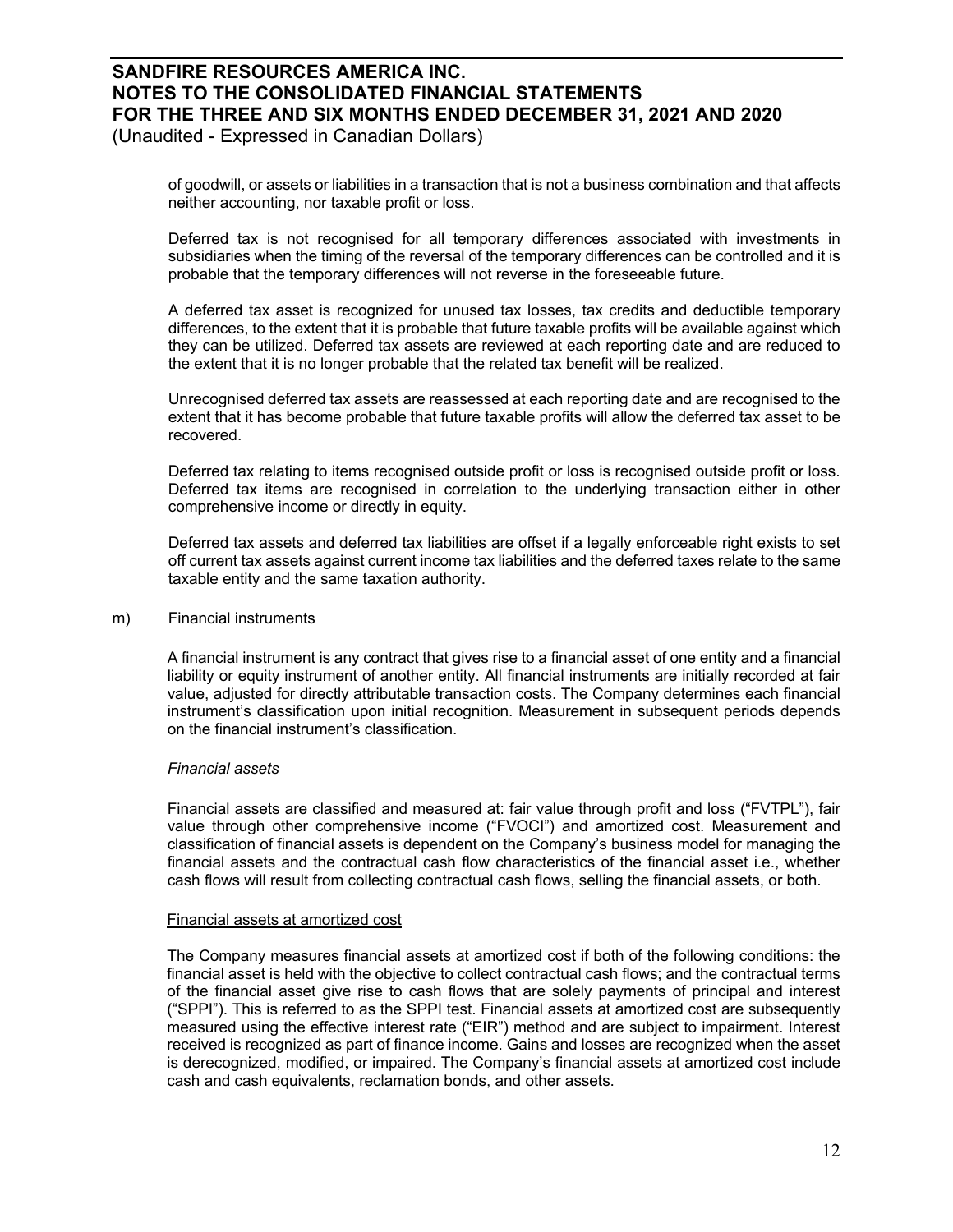#### Financial assets at FVTPL

Financial assets at FVTPL include financial assets held for trading, financial assets designated upon initial recognition at FVTPL, or financial assets mandatorily required to be measured at fair value i.e., fail the SPPI test. Derivatives are classified as held for trading unless they are designated as effective hedging instruments. Financial assets at FVTPL are carried in the statement of financial position at fair value with net changes in fair value recognized in profit or loss. An embedded derivative will often make a financial asset fail the SPPI test thereby requiring the instrument to be measured at FVTPL in its entirety. The Company has no financial assets classified as FVTPL.

#### Impairment

An expected credit loss ("ECL") impairment model applies which requires a loss allowance to be recognized based on ECLs. The estimated present value of future cash flows associated with the asset is determined and an impairment loss is recognized for the difference between this amount and the carrying amount as follows: the carrying amount of the asset is reduced to estimated present value of the future cash flows associated with the asset, discounted at the financial asset's original EIR, either directly or through the use of an allowance account and the resulting loss is recognized in profit or loss for the period. In a subsequent period, if the amount of the impairment loss related to financial assets measured at amortized cost decreases, the previously recognized impairment loss is reversed through profit or loss to the extent that the carrying amount of the investment at the date the impairment is reversed does not exceed what the amortized cost would have been had the impairment not been recognized.

#### Financial assets at FVTPL or FVOCI

The Company has no financial assets classified as FVTPL or FVOCI.

#### *Financial liabilities*

Financial liabilities are classified, at initial recognition, as financial liabilities at FVTPL, loans and borrowings, payables, or as derivatives designated as hedging instruments in an effective hedge, as appropriate.

#### Loans and borrowings and payables

After initial recognition, interest-bearing loans and borrowings and trade and other payables are subsequently measured at amortized cost using the effective interest method ("EIR"). Gains and losses are recognized in profit or loss when the liabilities are derecognized, as well as through the EIR amortization process. Amortized cost is calculated by taking into account any discount or premium on acquisition and fees or costs that are an integral part of the EIR. The EIR amortization is included as finance costs in the statement of loss and comprehensive loss. Gains and losses are recognized when the financial liability is derecognized. The Company's financial liabilities at amortized cost include accounts payable and accrued liabilities and loans payable.

A financial liability is derecognized when the associated obligation is discharged or cancelled or expires. When an existing financial liability is replaced by another from the same lender on substantially different terms, or the terms of an existing liability are substantially modified, such an exchange or modification is treated as the derecognition of the original liability and the recognition of a new liability. The difference in the respective carrying amounts is recognized in the statement of loss and comprehensive loss.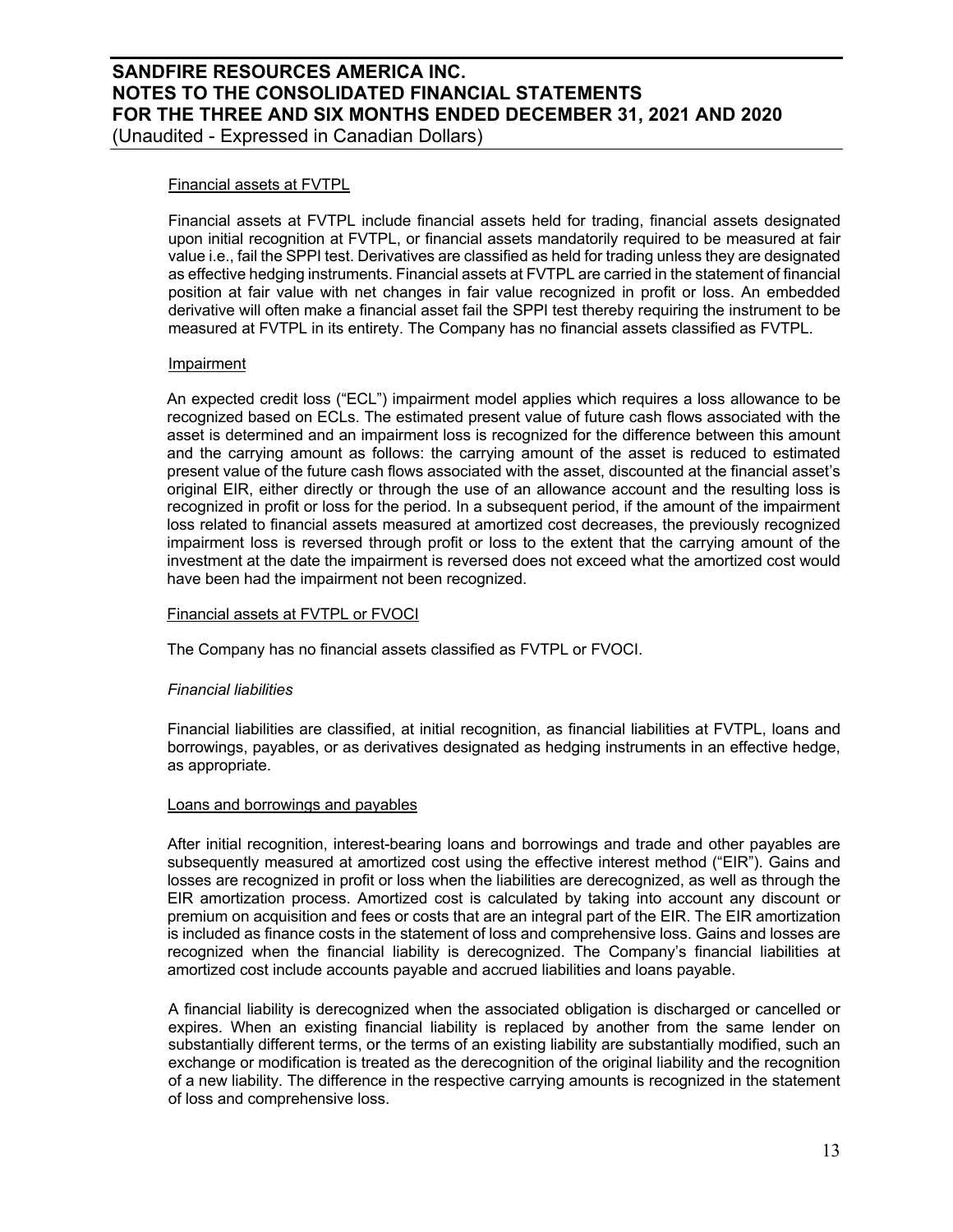## Financial liabilities at FVTPL

The Company has no financial liabilities classified as FVTPL.

### n) Fair value measurement

The Company discloses the fair value of financial instruments at each reporting date. Also, from time to time, the fair values of non-financial assets and liabilities are required to be determined, e.g., when the entity acquires a business, or where an entity measures the recoverable amount of an asset at fair value less costs of disposal ("FVLCD").

Fair value is the price that would be received to sell an asset or paid to transfer a liability in an orderly transaction in the principal (or most advantageous) market at the measurement date under current market conditions (an exit price) regardless of whether that price is directly observable or estimated.

o) Leases

At inception of a contract, the Company assesses whether a contract is, or contains, a lease. A contract is, or contains, a lease if the contract conveys the right to control the use of an identified asset for a period of time in exchange for consideration. To assess whether a contract conveys the right to control the use of an identified asset, the Company assesses whether:

- The contract involves the use of an identified asset this may be specified explicitly or implicitly and should be physically distinct or represent substantially all of the capacity of a physically distinct asset. If the supplier has a substantive right, then the asset is not identified.
- The Company has the right to obtain substantially all the economic benefits from use of the asset throughout the period of use; and
- The Company has the right to direct the use of the asset. The Company has this right when it has the decision-making rights that are most relevant to changing how and for what purpose the asset is used. In rare cases where the decision about how and for what purposed the asset is used is predetermined, the Company has the right to direct the use of the asset if either:
	- The Company has the right to operate the asset; or
	- The Company designed the asset in a way that predetermines how and for what purpose it will be used.

At inception or on reassessment of a contract that contains a lease component, the Company allocates the consideration in the contract to each lease component based on their relative standalone prices.

The Company recognizes a right-to-use asset and a lease liability at the lease commencement date. The right-of-use asset is initially measured at cost, which comprises the initial amount of the lease liability adjusted for any lease payments made at or before the commencement date, plus any initial direct costs incurred and an estimate of costs to dismantle and remove the underlying asset or to restore the underlying asset or the site on which it is located, less any lease incentives received. The right-of-use asset is subsequently depreciated using the straight-line method from the commencement date to the earlier of the end of the useful life of the right-to-use asset or the end of the lease term. The estimated useful life of the right-to-use assets are determined on the same basis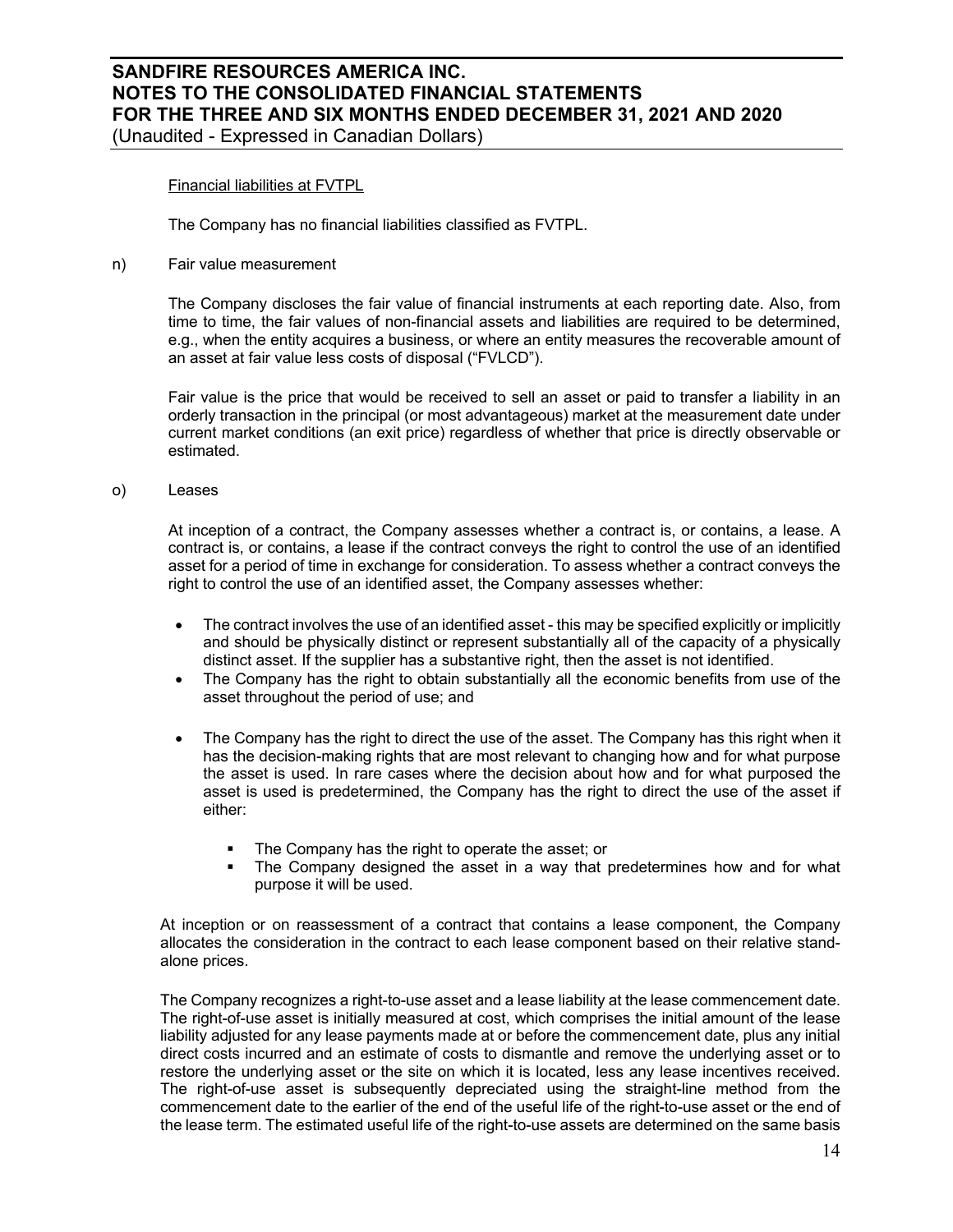as those of property, plant, and equipment. In addition, the right-of-use asset is periodically reduced by impairment losses, if any, and adjusted for certain remeasurements of the lease liability.

The lease liability is initially measured at the present value of the lease payments that are not paid at the commencement date, discounted using the interest rate implicit in the lease or, if that rate cannot be readily determined, the Company's incremental borrowing rate. Lease payments included in the measurement of the lease liability comprise the following:

- fixed payments, including in-substance fixed payments.
- variable lease payments that depend on an index or a rate, initially measured using the index or rate at the commencement date.
- amounts expected to be payable under a residual value guarantee; and
- the exercise prices under a purchase price option that the Company is reasonably certain to exercise, lease payments in an optional renewal period if the Company is reasonably certain to exercise an extension option, and penalties for early termination of a lease unless the Company is reasonably certain not to terminate early.

The lease liability is measured at amortized cost using the effective interest rate method. It is remeasured when there is a change in future lease payments arising from a change in an index or rate, if there is a change in the Company's estimate of the amount expected to be payable under a residual value guarantee, or if the Company changes its assessment of whether it will exercise a purchase, extension, or termination option. When the lease liability is remeasured in this way, a corresponding adjustment is made to the carrying amount of the right-of-use asset or is recorded in profit or loss if the carrying amount of the right-of-use asset has been reduced to zero.

The Company has elected not to recognize right-of-use assets and lease liabilities for short-term leases of machinery that have a lease term of 12 months or less and leases of low-value assets. The Company recognizes the lease payments associated with these leases as an expense on a straight-line basis over the lease term.

#### 3. SIGNIFICANT ACCOUNTING ESTIMATES AND JUDGMENTS

The preparation of these consolidated financial statements involves the use of judgments and estimates and from assumptions that affect the reported amounts of assets and liabilities and disclosure of contingent assets and liabilities at the date of the financial statements and the reported amount of revenues and expenses during the reporting period. These judgements and estimates are based on management's best knowledge of the relevant facts and circumstances at the time, having regard to prior experience, and are continually reviewed and evaluated. Estimates are inherently uncertain and actual results may differ from the amounts included in the financial statements. Revisions to the estimates and assumptions are recognized in the period in which the estimates are revised and in future periods.

#### Impairment of resource properties

Determining if there are any facts and circumstances indicating impairment loss on resource properties is a subjective process involving judgment and a number of estimates and interpretations in many cases. Determining whether to test for impairment of resource properties requires management's judgment, among others, regarding the following:

• the period for which the Company has the right to explore in the specific area has expired during the period or will expire in the near future and is not expected to be renewed.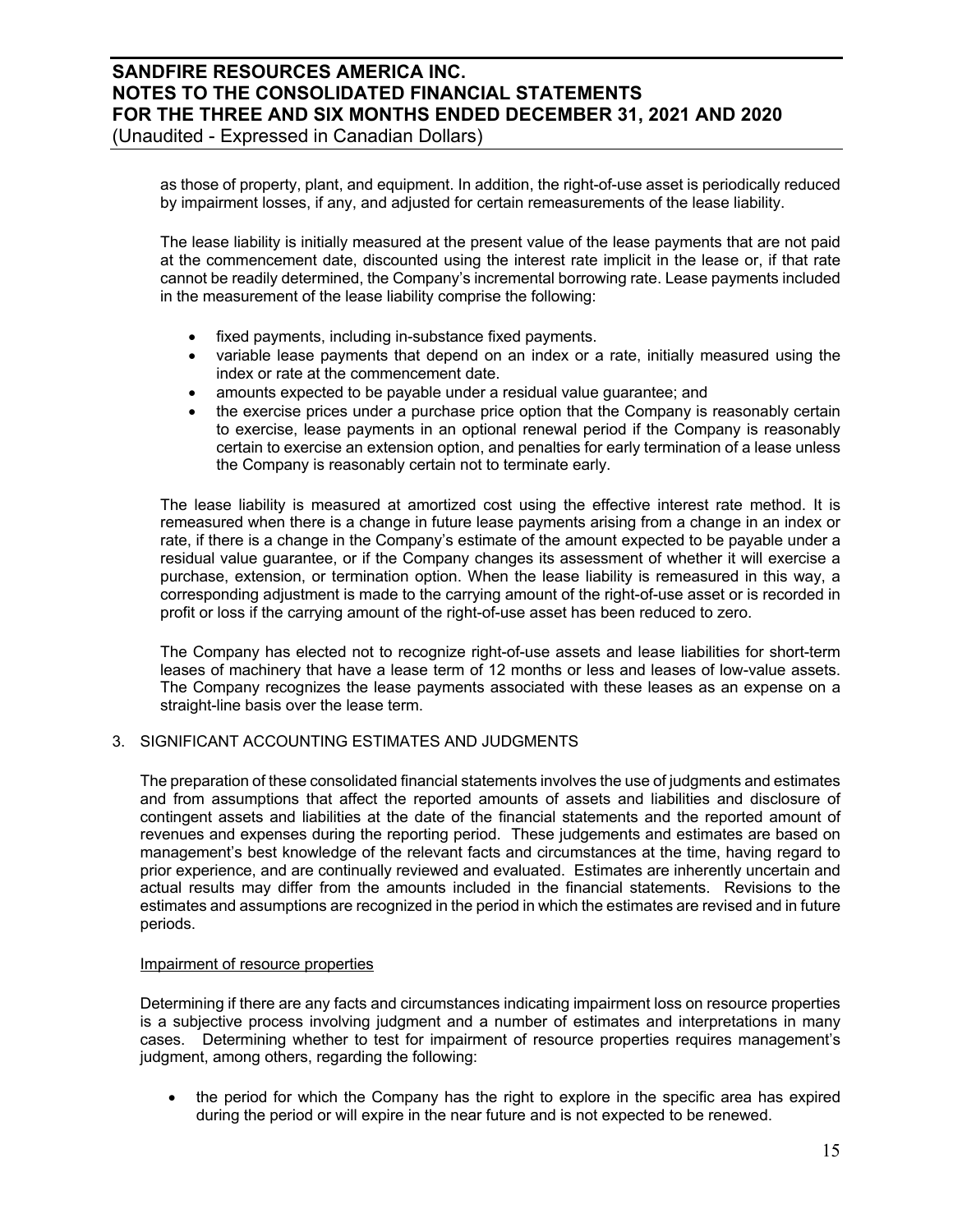# **SANDFIRE RESOURCES AMERICA INC. NOTES TO THE CONSOLIDATED FINANCIAL STATEMENTS FOR THE THREE AND SIX MONTHS ENDED DECEMBER 31, 2021 AND 2020**

(Unaudited - Expressed in Canadian Dollars)

- substantive expenditure on further exploration for and evaluation of mineral resources in the specific area is neither budgeted nor planned.
- exploration for and evaluation of mineral resources in the specific area have not led to the discovery of commercially viable quantities of mineral resources and the Company has decided to discontinue such activities in the specific area; and
- sufficient data exist to indicate that, although a development in the specific area is likely to proceed, the carrying amount of the asset is unlikely to be recovered in full from successful development or by sale.

Impairment assessments for resource properties require the use of estimates and assumptions such as long-term commodity prices (considering current and historical prices, price trends and related factors), discount rates, operating costs, future capital requirements, closure and rehabilitation costs, exploration potential, and resources. These estimates and assumptions are subject to risk and uncertainty. Therefore, there is a possibility that changes in circumstances will impact these projections, which may impact the recoverable amount of assets. In such circumstances, some or all of the carrying amount of the assets may be further impaired or the impairment charge reduced with the impact recognized in the consolidated statement of operations and other comprehensive income.

These assumptions and estimates are subject to change if new information becomes available. Actual results with respect to impairment losses could differ in such a situation and significant adjustments to the Company's earnings may occur in future periods.

### Impairment of PPE

Determining if there are any facts and circumstances indicating impairment loss on PPE is a subjective process involving judgment and a number of estimates and interpretations in many cases. Impairment exists when the carrying value of PPE exceeds its recoverable amount, which is the higher of its fair value less costs of disposal and its value in use. The fair value less costs of disposal calculation is based on available data from binding sales transactions, conducted at arm's length, for similar assets or observable market prices less incremental costs of disposing of the asset. The value in use calculation is based on a discounted cash flow model. The recoverable amount is sensitive to the discount rate used for the model as well as the expected future cash-inflows and the growth rate used for extrapolation purposes. These assumptions and estimates are subject to change if new information becomes available. Actual results with respect to impairment losses could differ in such a situation and significant adjustments to the Company's earnings may occur in future periods.

#### Determination of technical feasibility and commercial viability of extracting a resource property

The application of the Company's accounting policy for exploration and evaluation assets requires determining when technical feasibility and commercial viability have been demonstrated involves significant judgement, particularly in relation to projects where feasibility assessment may be ongoing over an extended period of time.

In making this determination, management assesses whether a final investment decision has been approved by the Company's board of directors which is an indication that technical feasibility and commercial viability of a project. Absent this approval, other factors are considered, such as the booking of significant quantities of commercial reserves, approval of budgeted expenditure to commence commercial development activities or the actual commencement of expenditure on development activities. As at September 30, 2021, the Company has determined that they are in the exploration and evaluation stage as they are awaiting the resolution of the legal challenge against the MT DEQ decision to issue the ROD for the approval of the mine and the objections to the water permit application as discussed below. As such, the board has also not approved a final investment decision.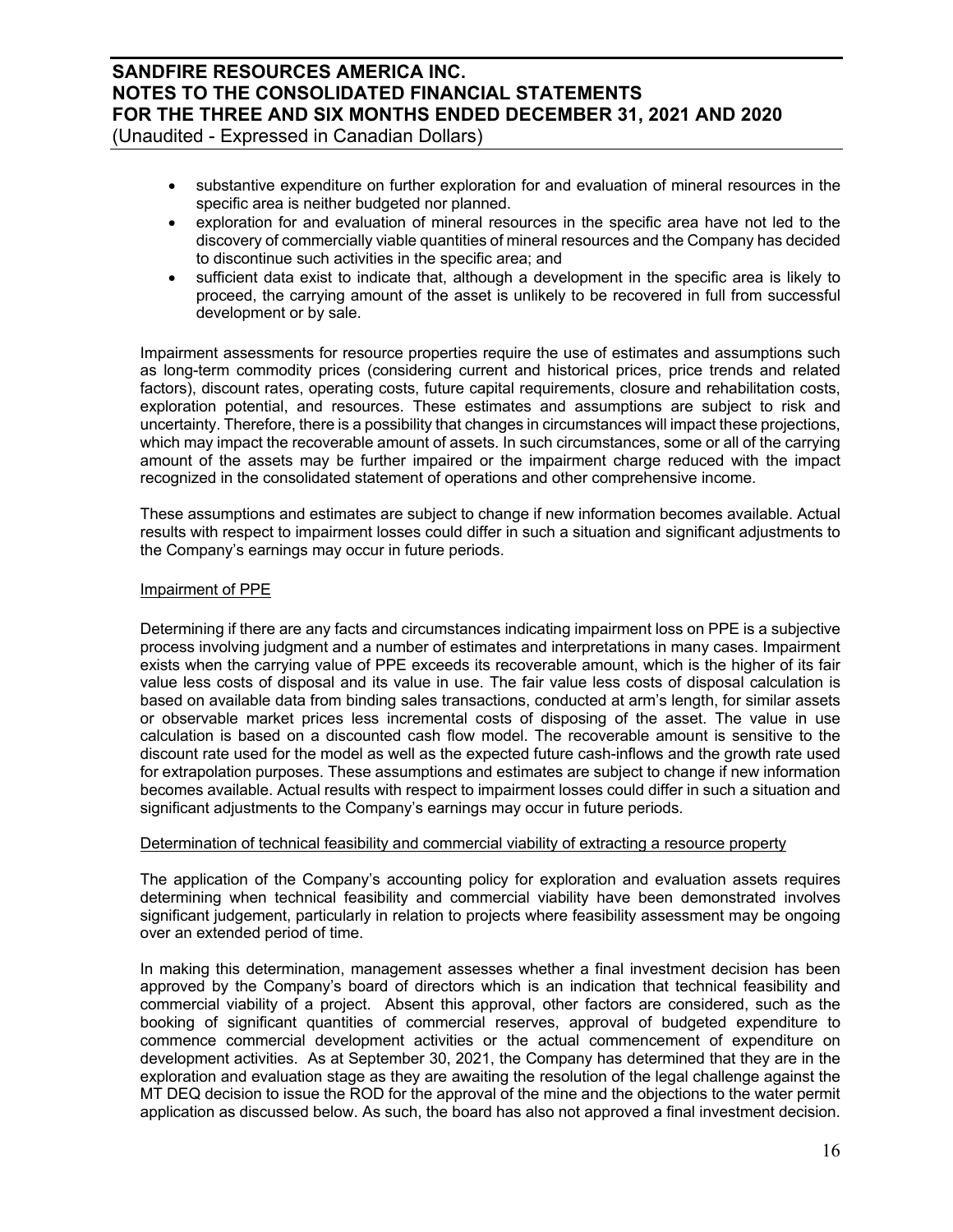Accrual of reclamation and remediation costs

In determining accrued reclamation and remediation costs, the calculation of discounted cash flows includes various factors that require estimates and judgments including the extent and costs of reclamation and remediation activities, technological changes, regulatory changes, cost increases as compared to the inflation rates, and changes in discount rates. The accrued reclamation and remediation costs are subsequently accreted to its full value over time through charges to the Consolidated Statements of Loss and Comprehensive Loss. The ultimate magnitude of these costs is uncertain, and cost estimates can vary in response to many factors including changes to the relevant legal requirements, whether closure plans achieve intended reclamation goals, and the emergence of new restoration techniques or experience. The expected timing of expenditures can also change. As a result, there could be significant adjustments to the provision for rehabilitations, which would affect future financial results.

## 4. ACCOUNTING STANDARDS ISSUED BUT NOT YET EFFECTIVE

Standards issued, but not yet effective, up to the date of issuance of the Company's financial statements are listed below. This listing of standards and interpretations issued are those that the Company reasonably expects to have an impact on disclosures, financial position or performance when applied at a future date. The Company intends to adopt these standards when they become effective. New accounting standard effective for annual periods on or after July 1, 2021:

*Property, Plant and Equipment: Proceeds before Intended Use – Amendments to International Accounting Standards Board ("IAS") 16*: The amendment prohibits entities from deducting from the cost of an item of property, plant and equipment (PPE), any proceeds of the sale of items produced while bringing that asset to the location and condition necessary for it to be capable of operating in the manner intended by management. Instead, an entity recognizes the proceeds from selling such items, and the costs of producing those items, in profit or loss. The amendment must be applied retrospectively only to items of PPE made available for use on or after the beginning of the earliest period presented when the entity first applies the amendment. This amendment is effective for the Company on July 1, 2022. The Company does not believe that adoption of this standard would have a significant impact on its financial statements.

*Reference to the Conceptual Framework – Amendments to IFRS 3*: The amendments add an exception to the recognition principle of IFRS 3 to avoid the issue of potential 'day 2' gains or losses arising for liabilities and contingent liabilities that would be within the scope of IAS 37 Provisions, Contingent Liabilities and Contingent Assets or IFRIC 21 Levies, if incurred separately. The exception requires entities to apply the criteria in IAS 37 or IFRIC 21, respectively, instead of the Conceptual Framework, to determine whether a present obligation exists at the acquisition date. At the same time, the amendments add a new paragraph to IFRS 3 to clarify that contingent assets do not qualify for recognition at the acquisition date. The Company will apply these provisions prospectively beginning July 1, 2022 as permitted by the amendment. The Company does not believe that adoption of this standard would have a significant impact on its financial statements.

*Classification of Liabilities as Current or Non-current - Amendments to IAS 1*: The amendments specify the requirements for classifying liabilities as current or non-current. The amendment clarify 1) what is meant by the right to defer settlement; 2) that a right to defer must exist at the end of the reporting periods; 3) that classification is unaffected by the likelihood that an entity will exercise its deferral right; and 4) that only if an embedded derivative in a convertible liability is itself an equity instrument, would the terms of a liability not impact its classification. These amendments are effective for the Company on July 1, 2023. The Company does not believe that adoption of this standard would have a significant impact on its financial statements.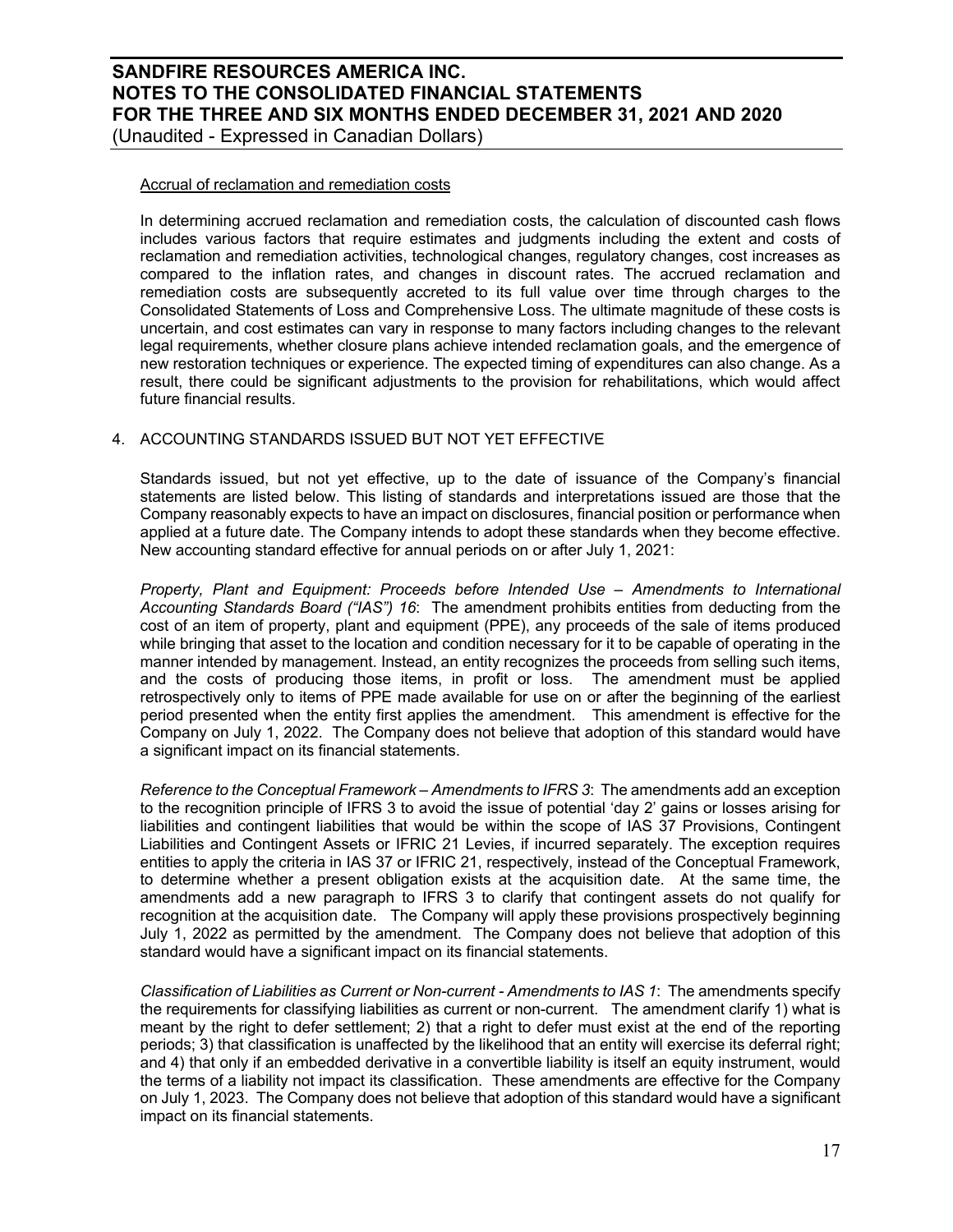*Definition of Accounting Estimates - Amendments to IAS 8*: The amendments clarify the distinction between changes in accounting estimates and changes in accounting policies and the correction of errors. Also, they clarify how entities use measurement techniques and inputs to develop accounting estimates. The Company will apply these provisions prospectively beginning July 1, 2023 as permitted by the amendment. The Company does not believe that adoption of this standard would have a significant impact on its financial statements.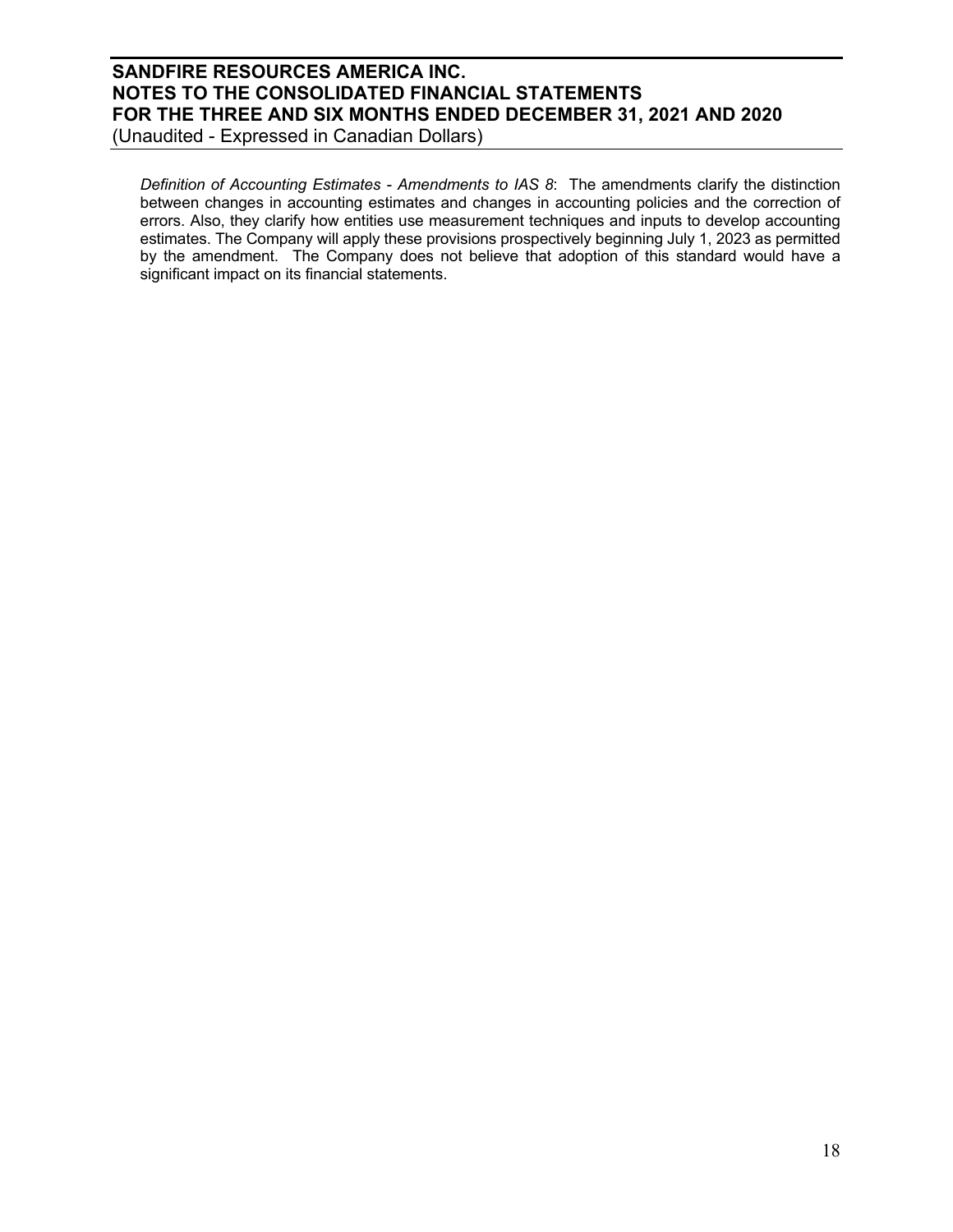## 5. PROPERTY, PLANT, AND EQUIPMENT

|                                            |           |           |                  | Leasehold<br>Improve- | Assets<br>Under |               |               |
|--------------------------------------------|-----------|-----------|------------------|-----------------------|-----------------|---------------|---------------|
| Cost                                       | Equipment | Vehicle   | <b>Buildings</b> | ments                 | Construction    | Land          | Total         |
| Opening balances<br>as of June 30,         |           |           |                  |                       |                 |               |               |
| 2020                                       | \$318,879 | \$203,594 | \$1,284,865      | \$267,287             | 401,476<br>\$   | \$183,664     | \$2,659,765   |
| Additions<br>Reclamation and               | 44,105    | 73,689    | 6,221            |                       | 5,943,628       | 99,385        | 6,167,028     |
| remediation asset                          |           |           |                  |                       | 2,421,324       |               | 2,421,324     |
| <b>Transfers</b><br>Currency               |           |           | 155,105          |                       | (155, 105)      |               |               |
| translations                               | (18, 694) | (17, 556) | (110, 799)       | (23, 049)             | (245, 926)      | (15, 838)     | (431, 862)    |
| As of June 30,<br>2021                     | 344,290   | 259,727   | 1,335,392        | 244,238               | 8,365,397       | 267,211       | 10,816,255    |
| Additions                                  | 72,263    | 128,296   | 43,289           |                       | 102,544         | 1,090,502     | 1,436,894     |
| Transfers<br>Recission of Bar Z            |           |           | 60,698           |                       | (60, 698)       |               |               |
| land purchase<br>(See Note 11)<br>Currency |           |           |                  |                       |                 | (1, 191, 904) | (1, 191, 904) |
| translations                               | 4,914     | 5,270     | 27,096           | 4,956                 | 169,519         | 5,422         | 217,177       |
| As of December<br>31, 2021                 | \$421,467 | \$393,294 | \$1,466,475      | \$249,194             | \$8,576,762     | \$171,231     | \$11,278,422  |
| Accumulated                                |           |           |                  |                       |                 |               |               |
| <b>Depreciation</b><br>Opening balances    |           |           |                  |                       |                 |               |               |
| as of June 30,<br>2020                     | \$151,890 | \$82,111  | \$162,474        | \$63,557              | \$              | \$            | \$460,032     |
| Additions                                  | 31,673    | 40,143    | 120,835          | 39,858                |                 |               | 232,509       |
| Currency<br>translations                   | (5, 274)  | (8, 324)  | (17, 959)        | (6, 715)              |                 |               | (38, 272)     |
| As of June 30,                             |           |           |                  |                       |                 |               |               |
| 2021                                       | 178,289   | 113,930   | 265,350          | 96,700                |                 |               | 654,269       |
| Additions                                  | 15,661    | 24,445    | 54,483           | 14,480                |                 |               | 109,069       |
| Currency<br>translations                   | 1,621     | 2,420     | 5,396            | 2,027                 |                 |               | 11,464        |
| As of December<br>31, 2021                 | \$195,571 | \$140,795 | \$325,229        | \$113,207             | \$              | \$            | \$774,802     |
| Net book value                             |           |           |                  |                       |                 |               |               |
| As of June 30,<br>2020<br>As of June 30,   | \$166,989 | \$121,483 | \$1,122,391      | \$203,730             | \$<br>401,476   | \$<br>183,664 | \$2,199,733   |
| 2021<br>As of December                     | \$166,001 | \$145,797 | \$1,070,042      | \$147,538             | \$8,365,397     | \$267,211     | \$10,161,986  |
| 31, 2021                                   | \$225,896 | \$252,500 | \$1,141,246      | \$135,987             | \$8,576,762     | \$171,231     | \$10,503,620  |

At December 31, 2021, assets under construction consist of roads, pit, land improvements, fencing, and reclamation and remediation asset. These assets will be placed in service once mining and milling of the property begins.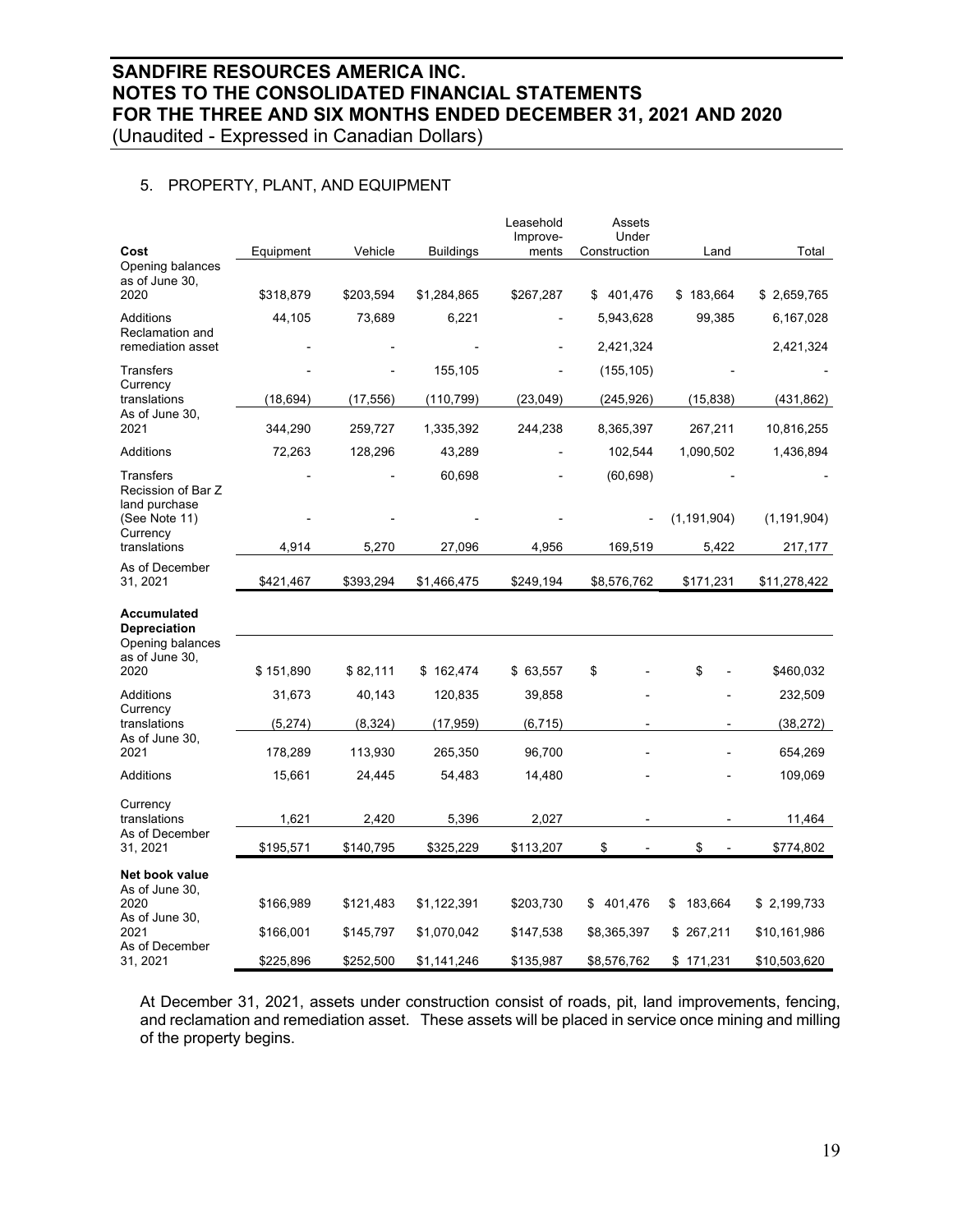## 6. RIGHT TO USE ASSETS AND LEASE LIABILITIES

The Company has lease contracts for various offices, houses, and vehicles. It does not have any subleases. As at December 31, 2021, one office building lease has a remaining life of six years and a remaining lease term of one year. The lease liabilities were determined using an effective interest rate of 5%.

|                                | <b>Office</b>   |                |               |               |
|--------------------------------|-----------------|----------------|---------------|---------------|
| <b>Right to Use Assets</b>     | <b>Building</b> | <b>Vehicle</b> | <b>Houses</b> | Total         |
| As of June 30, 2020            | \$134,713       | \$<br>1,230    | \$<br>25,323  | \$<br>161,266 |
| Contracts identified as leases | 14.462          |                | 19,048        | 33,510        |
| Impact of lease modifications  |                 |                | 13,719        | 13,719        |
| Depreciation                   | (19, 123)       | (1, 160)       | (22, 547)     | (42, 830)     |
| <b>Currency translations</b>   | (11, 021)       | (70)           | 719           | (10, 372)     |
| As of June 30, 2021            | 119,031         |                | 36,262        | 155,293       |
| Depreciation                   | (10, 892)       |                | (12, 270)     | (23, 162)     |
| <b>Currency translations</b>   | 2,377           |                | 672           | 3,049         |
| As of December 31, 2021        | \$110,516       | \$             | \$24,664      | \$135,180     |
|                                |                 |                |               |               |
| <b>Lease Liabilities</b>       |                 |                |               |               |
| As of June 30, 2020            | \$128,949       | \$1,311        | 26,409<br>\$  | \$156,669     |
| Contracts identified as leases | 14,462          |                | 19,048        | 33,510        |
| Impact of lease modifications  |                 |                | 13,719        | 13,719        |
| Payments                       | (23, 450)       | (1,251)        | (21, 377)     | (46, 078)     |
| Interest expense               | 6,549           | 14             | 1,530         | 8,093         |
| <b>Currency translations</b>   | (10, 540)       | (74)           | (2,086)       | (12,700)      |
| As of June 30, 2021            | 115,970         |                | 37,243        | 153,213       |
| Payments                       | (22, 450)       |                | (14, 228)     | (36, 678)     |
| Interest expense               | 2,652           |                | 642           | 3,294         |
| <b>Currency translations</b>   | 2,253           |                | 684           | 2,937         |
| As of December 31, 2021        | 98,425          |                | 24,341        | 122,766       |
| Current portion                | (7, 533)        |                | (24, 341)     | (31,874)      |
| Long-term portion              | \$89,892        | \$             | \$            | \$89,892      |

At December 31, 2021, the total of future minimum lease payments under the leases are as follows:

| \$31,247  | From January 1, 2022 to December 31, 2022 |  |
|-----------|-------------------------------------------|--|
| 54.673    | From January 1, 2023 to December 31, 2025 |  |
| 54.673    | From January 1, 2026 to December 31, 2028 |  |
| \$140,593 | ™otal                                     |  |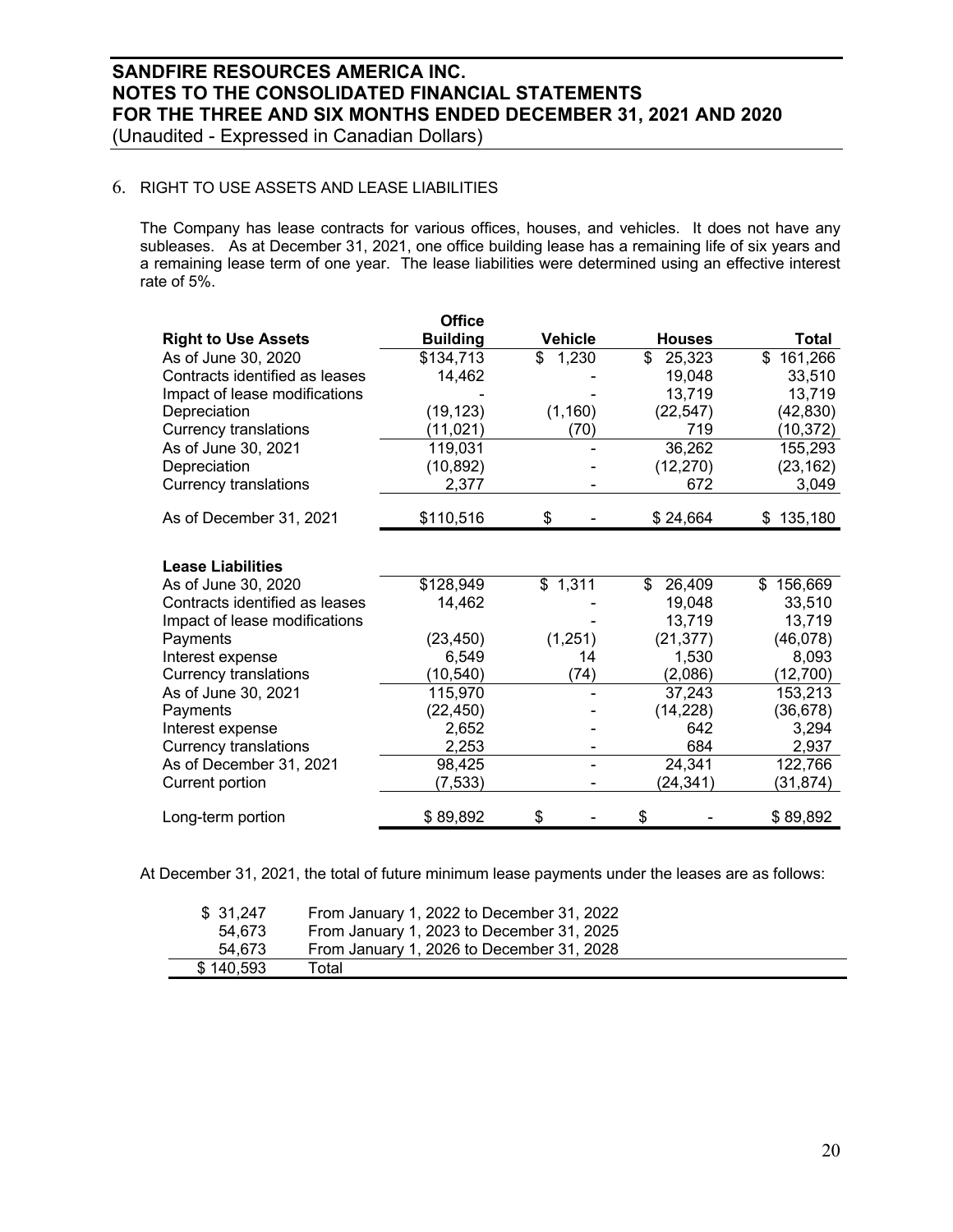## 7. RESOURCE PROPERTIES AND EXPLORATION AND EVALUATION COSTS

Additions to resource properties during the six months ended December 31, 2021 and the year ended June 30, 2021 were as follows:

|                                                          |    | December 31,<br>2021 | <b>June 30,</b><br>2021 |
|----------------------------------------------------------|----|----------------------|-------------------------|
| Beginning balance                                        | \$ | 6.974.172            | 6,727,449               |
| Acquisition costs for the period<br>Currency translation |    | 267.464<br>141.141   | 838.461<br>(591,738)    |
| <b>Ending balance</b>                                    | S  | 7,382,777            | 6,974,172               |

Exploration and evaluation costs incurred during the six months ended December 31, 2021 and 2020 were as follows:

|                               | 2021            | 2020            |
|-------------------------------|-----------------|-----------------|
| Labor and short term benefits | \$<br>1,942,320 | \$<br>1,272,096 |
| Contractors and consultants   | 980,107         | 611,346         |
| Evaluation                    | 366,445         |                 |
| Permitting                    | 406,076         | 697,259         |
| <b>Drilling</b>               | 3,363,422       | 170,646         |
| Metallurgy/Assays             | 197,046         | 149,357         |
| <b>Public relations</b>       | 280,868         | 201,710         |
| <b>Supplies</b>               | 88,668          | 31,950          |
| Project travel                | 38,608          | 8,889           |
| Rents and storage             | 54,884          | 33,841          |
| Other                         | 70,423          | 50,504          |
| Total                         | 7,788,867       | \$<br>3,227,598 |

## **i) Black Butte Copper 2010 Leases**

On May 2, 2010, the Company, through its wholly-owned subsidiary, TMI, entered into mining lease agreements and a surface use agreement (collectively, the "Black Butte Agreements") with the owners of the Black Butte copper-cobalt-silver property in central Montana, United States. This portion of the Black Butte property consists of approximately 7,684 acres of fee-simple lands and 4,541 acres in 239 Federal unpatented lode mining claims in central Montana.

The Black Butte Agreements, as amended, provide the Company, through TMI, with exclusive use and occupancy of any part of the property that is necessary for exploration and mining activities for an initial term of 30 years, which can be extended by the Company for additional periods of 10 years by giving prior notice within the time specified in the agreements. The Black Butte Agreements also provide for surface lease payments and advance minimum royalty payments to be paid to the lessors, in total of approximately US\$12,400,000 in cash (schedule Payments 1), and a Net Smelter Returns ("NSR") royalty of 5% after commencement of commercial production, if any. At any time after completion of a feasibility study, the Company has the right to buydown the maximum 5% NSR to 2% by making payments to the lessors in total of US\$10,000,000.

The following is a schedule of payments, translated to Canadian dollars, as at December 31, 2021. The schedule reflects adjustments to payments for the transfer of certain resource properties rights to the Company after December 31, 2021 as described above.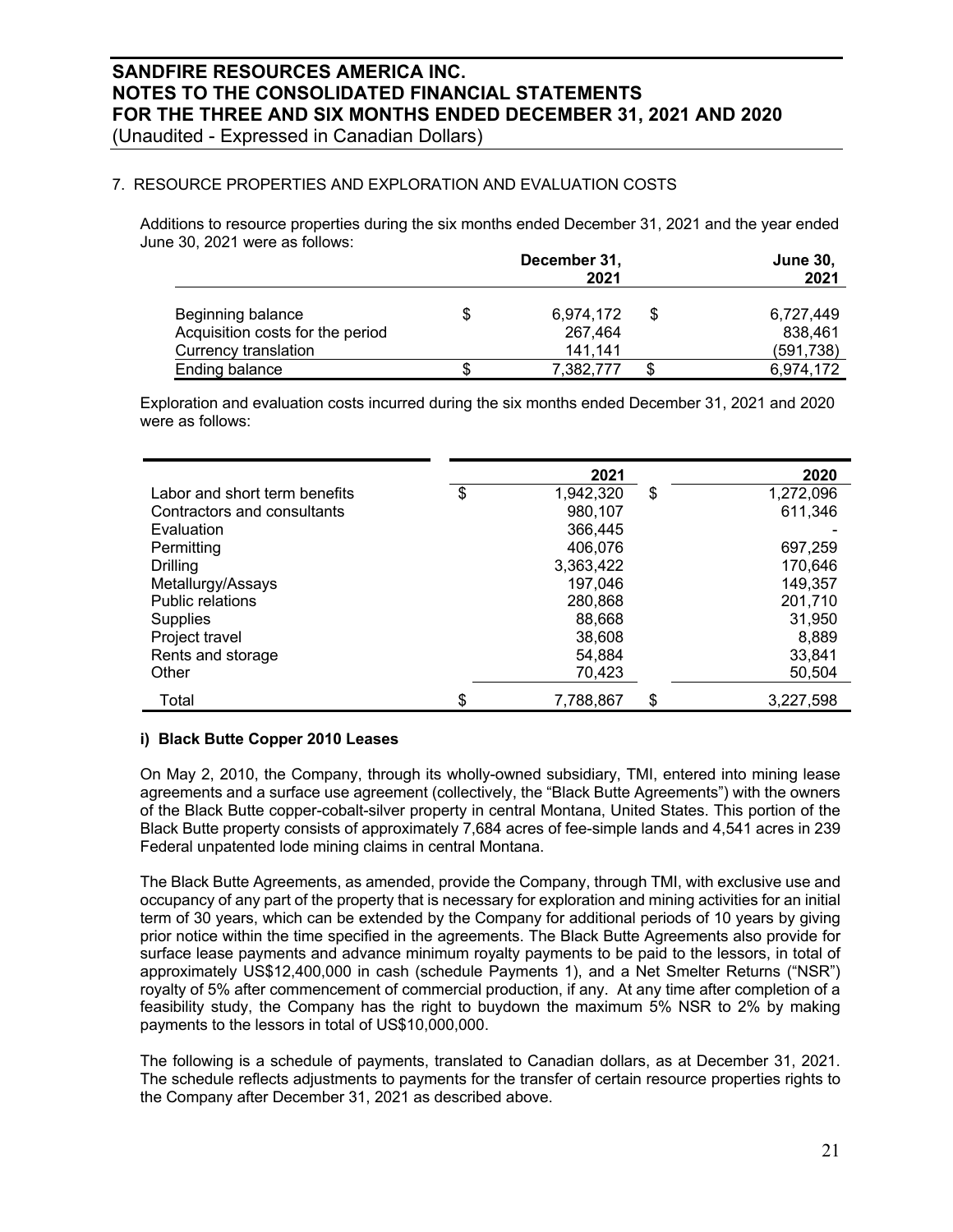## **Payments 1**

|  | \$5,015,626 Total paid from May 2, 2010 to May 2, 2021<br>10,570,612 \$556,348 annually on May 2 <sup>nd</sup> , from 2022 to 2040 |
|--|------------------------------------------------------------------------------------------------------------------------------------|
|  | \$15,586,238 Total lease payments, excluding buydown of NSR royalty of 5%                                                          |

## **ii) Black Butte Copper 2011 Leases**

In June 2011, the Company, through its subsidiary, staked additional 286 claims on federal lands and entered into mining lease agreements. The additional mining lease agreements were entered under similar terms as the Black Butte Agreements as described above. The Company was granted the sole and exclusive use and occupancy of any part of the property that is necessary for exploration and mining activities for an initial term of 30 years, which can be extended by the Company for additional periods of 10 years by giving prior notice within the time specified in the agreements. The additional Black Butte Agreements provide for prior to commercial production, advance minimum royalty payments to be paid to the lessors, in total of US\$1,250,000 in cash (schedule Payments 2), and a NSR royalty of 5% after commencement of commercial production, if any. At any time after completion of a feasibility study, the Company has the right to buydown the maximum 5% NSR to 2% by making payments to the lessors in total of US\$5,000,000. The following is a schedule of payments, translated to Canadian dollars, as at December 31, 2021:

## **Payments 2**

| \$<br>362.428 | Total paid from June 10, 2011 to June 10, 2021                    |
|---------------|-------------------------------------------------------------------|
|               | 94,918 On June 10, 2022 and 2023 (\$47,459 each year)             |
|               | 164,524 On June 10, 2024, 2025, and 2026 (\$54,841 each year)     |
| 949.179       | On June 10 <sup>th</sup> , from 2027 to 2041 (\$59,324 each year) |
| 1.571.049     | Total lease payments, excluding buydown of NSR royalty of 5%      |

## **iii) Lease and Water Use Agreement**

On October 15, 2015, the Company, through TMI, entered into a Lease and Water Use Agreement to lease the water rights to certain locations in Meagher County, Montana for a term of 30 years. The Company shall pay the owner the sum of US\$20,000 per year, increasing to US\$100,000 year upon actual mining and production of minerals at the Black Butte Copper property. The Company can terminate the lease and water use agreement at its option.

During the six month period ended December 31, 2021, the Company paid \$25,387 (2020-\$26,372) in accordance with the terms of this agreement.

## **iv) Mining Lease Agreement**

On September 13, 2017, the Company, through TMI, entered into a Mining Lease Agreement for the purpose of mineral exploration and mining in certain lands located in Meagher County, Montana for an initial term of 30 years. In consideration, the Company shall pay the owner an advance minimum royalty payment, in total of US\$555,000 in cash (schedule Payments 3), and a NSR royalty of 5% after commencement of commercial production, if any. At any time after completion of a feasibility study, the Company has the right to buydown the maximum 5% royalty to 2% in return for a payment of US\$5,000,000 divided pro rata among the mineral owners, and an option to renew the lease for five years. The Company can terminate the mining lease agreement at its option. The payment made in September 2021 was CDN \$6,332. The following is a schedule of payments, translated to Canadian dollars, as at December 31, 2021: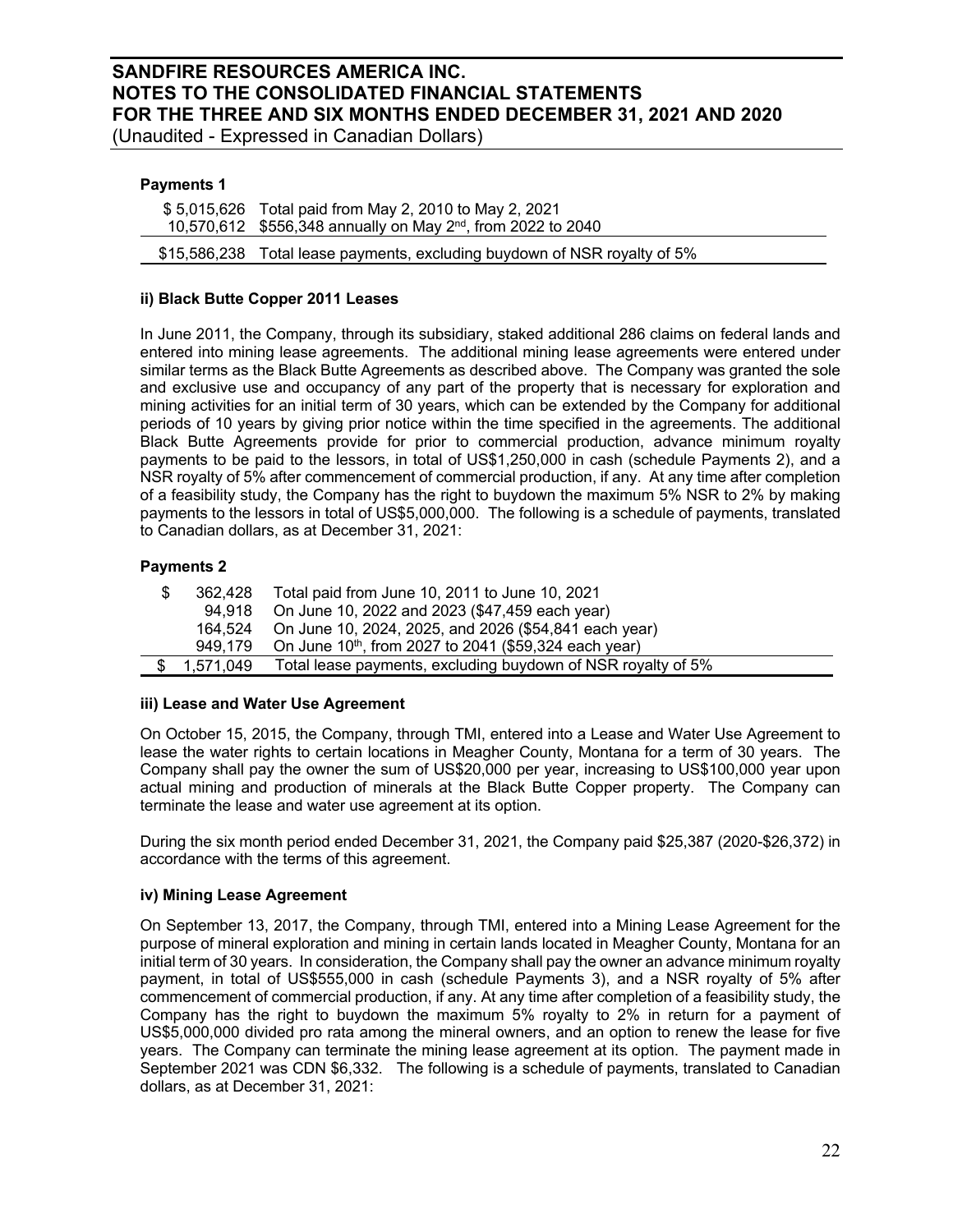| <b>Payments 3</b> |         |                                                                    |
|-------------------|---------|--------------------------------------------------------------------|
| \$                | 32.169  | Total paid from execution of the lease to September 30, 2021       |
|                   | 6.328   | \$6,328 on September 1, 2022                                       |
|                   | 63.279  | \$12,656 annually on September 1 <sup>st</sup> , from 2023 to 2027 |
|                   | 94,918  | \$18,984 annually on September 1 <sup>st</sup> , from 2028 to 2032 |
|                   | 126,557 | \$25,311 annually on September $1st$ , from 2033 to 2037           |
|                   | 379,672 | \$37,967 annually on September 1 <sup>st</sup> , from 2038 to 2047 |
| \$                | 702,993 | Total lease payments, excluding buydown of NSR royalty of 5%       |

### **v) Reclamation Bond**

As of June 30, 2021, the Company was required to make reclamation bond deposits totaling \$230,583 principally associated with its latest drilling program which was completed during the year ended June 30, 2021. The Company completed reclamation on the majority of its latest drilling program and was able to satisfy requirements of its outstanding bond. The Company received a refund of the total amount in July 2021.

During the six month period ended December 31, 2021, the Company was required to make reclamation bond deposits totaling \$550,000 principally associated with the 2021/2022 Lowry drilling program announce August 9, 2021. Non-current reclamation deposit at December 31, 2021 is \$561,208.

## **vi) Prepaid Mining Property Tax**

During the year ended June 30, 2021, the Company was required per its August 2018 Hard Rock Mining Impact Plan (HRMIP) to make mine property tax prepayment of \$593,987 (\$437,000 USD) to cover the immediate impacts for the City of White Sulphur Springs and Meagher County resulting from the planned development of the Black Butte Project. The prepayment will be credited against future property taxes due once the resource taxable assets are constructed and added to the Meagher County property tax lists of taxable assets for the Company. The prepaid mining property tax balance at December 31, 2021 is \$553,055.

## 8. ACCOUNTS PAYABLE AND ACCRUED LIABILITIES

The Company had the following accounts payables and accrued liabilities at December 31, 2021 and June 30, 2021.

|                               | <b>December 31, 2021</b> | <b>June 30, 2021</b> |         |  |
|-------------------------------|--------------------------|----------------------|---------|--|
| Trade payables                | 1.679.169                | S                    | 451,958 |  |
| Accrued liabilities and other | 1,056,281                |                      | 222.574 |  |
| Accrued salaries and payroll  | 260,805                  |                      | 276,998 |  |
|                               | 2,996,255                | S                    | 951,530 |  |

## 9. ACCRUED RECLAMATION AND REMEDIATION

During the six months ended December 31, 2021, the Company determined that disturbance to its properties would be subject to restoration in the future and recorded accrued reclamation costs based upon the present value of its best estimate of future reclamation costs. The initial estimated costs were escalated using an adjusted annual inflation rate of 2.0% to 2035 which is when the reclamation work is expected to be performed. The future cash flows were discounted using an adjusted rate of 1.75%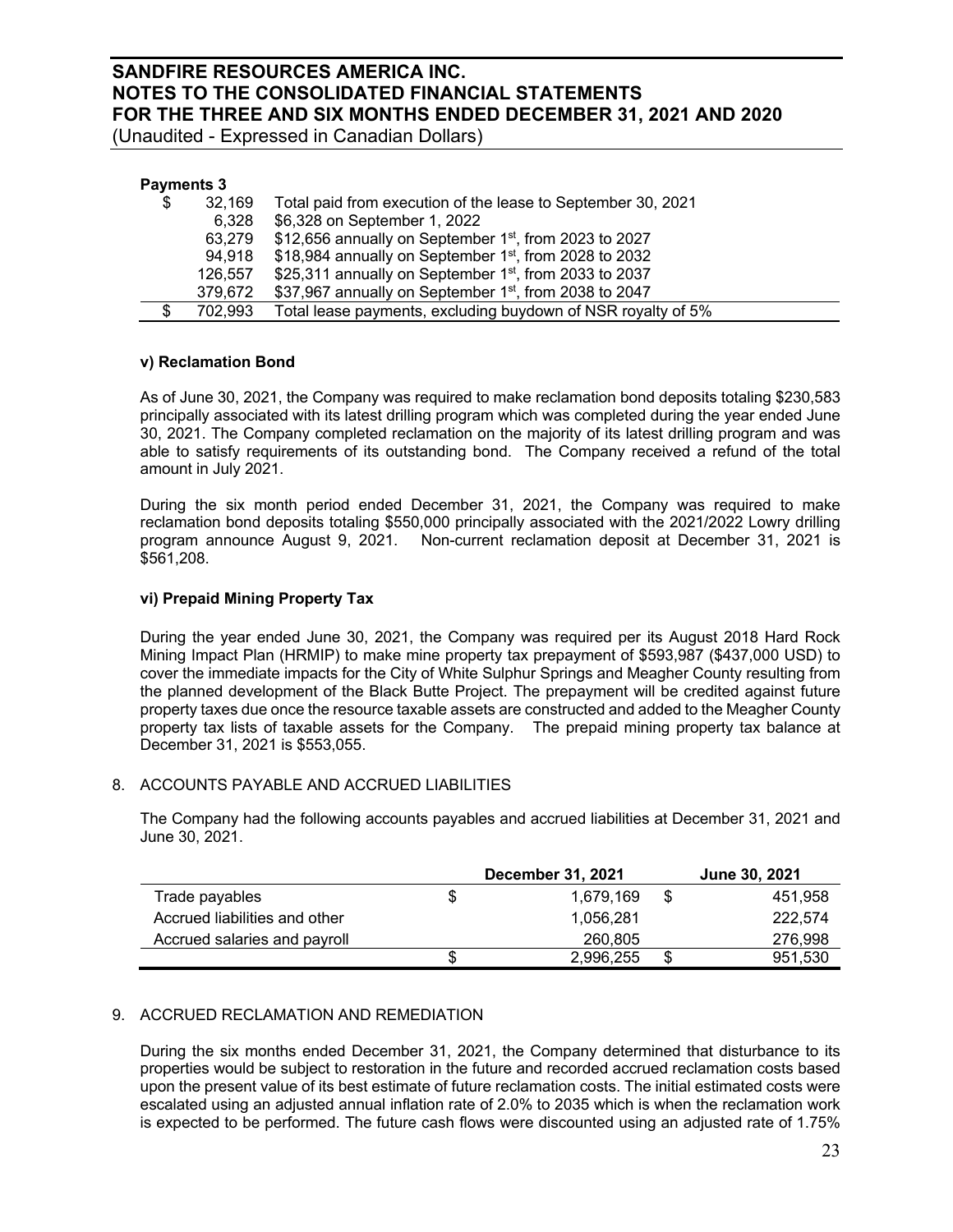resulting in an estimated accrued reclamation cost of \$2,372,088 at original recognition. An equivalent amount was recognized as property, plant, and equipment (see Note 5).

The balance of the accrued reclamation costs was \$2,397,912 at June 30, 2021. During the six months ended December 31, 2021, the Company recognized accretion expense of \$41,274 on the accrued reclamation and remediation liability. At December 31, 2021, the balance of the accrued reclamation and remediation is \$2,488,025.

### 10. LOANS PAYABLE – RELATED PARTY

During the six month period ended December 31, 2021 and the year ended June 30, 2021, TMI and the Company as guarantor, entered into various Bridge Loan Agreements, denominated in USD with Sandfire Resources Ltd (parent) for short-term funding of day to day operations. The date of each loan agreement and the amount borrowed are as follows:

| Date of Loan       | Six months ended<br>December 31, 2021 |           | Year ended<br>June 30, 2021 |            |  |
|--------------------|---------------------------------------|-----------|-----------------------------|------------|--|
| July 1, 2020       | \$                                    |           | S                           | 6,790,235  |  |
| October 23, 2020   |                                       |           |                             | 1,358,047  |  |
| December 2, 2020   |                                       |           |                             | 4,074,141  |  |
| September 20, 2021 |                                       | 3,796,716 |                             |            |  |
| December 15, 2021  |                                       | 5,062,288 |                             |            |  |
|                    |                                       |           |                             |            |  |
|                    | \$                                    | 8,859,004 | S                           | 12,222,423 |  |

On December 29, 2020, the Company repaid all outstanding balances of the loans borrowed during the year ended June 30, 2021. The loan terms of the September 20, 2021 and December 15, 2021 loans specify that repayment of the loans was the earlier of (i) July 30, 2022 or (ii) 7 days after Sandfire Resources America Inc. completes either a debt or equity financing with gross proceeds of at least US\$21 million. The loan balance at December 31, 2021 is \$8,859,004.

Interest on the loans was set at 5% per annum and interest is payable on the last day of each calendar month. Interest expense on these loans was \$62,999 and \$357,178 for the six month periods ended December 31, 2021 and 2020, respectively.

#### 11. NOTE PAYABLE FOR LAND

On December 11, 2020, per the original 2011 agreement, the Company gave the owners notification to exercise a purchase option in the agreement on the basis that they had finalized the technical report. At each owner's sole option, by June 12, 2021, they could elect to transfer title to all or part of their interest of the mine property to the Company who had to accept. If an owner chooses not to elect this option, the Company would be required to pay the owner US\$150.00 per acre per year for the owner's mine property as well as pay all property taxes assessed during the term of the lease.

Before June 12, 2021, one of the property owners, Bar Z Ranch Inc. (Bar Z) agreed to sell the property to the Company with agreement executed in July 2021. The remainder of this owner's property remains governed by the original terms of the surface use agreement described above. A second owner opted not to sell requiring the Company to begin paying the owner US\$4,293 annually over the next twenty years beginning in June 2021.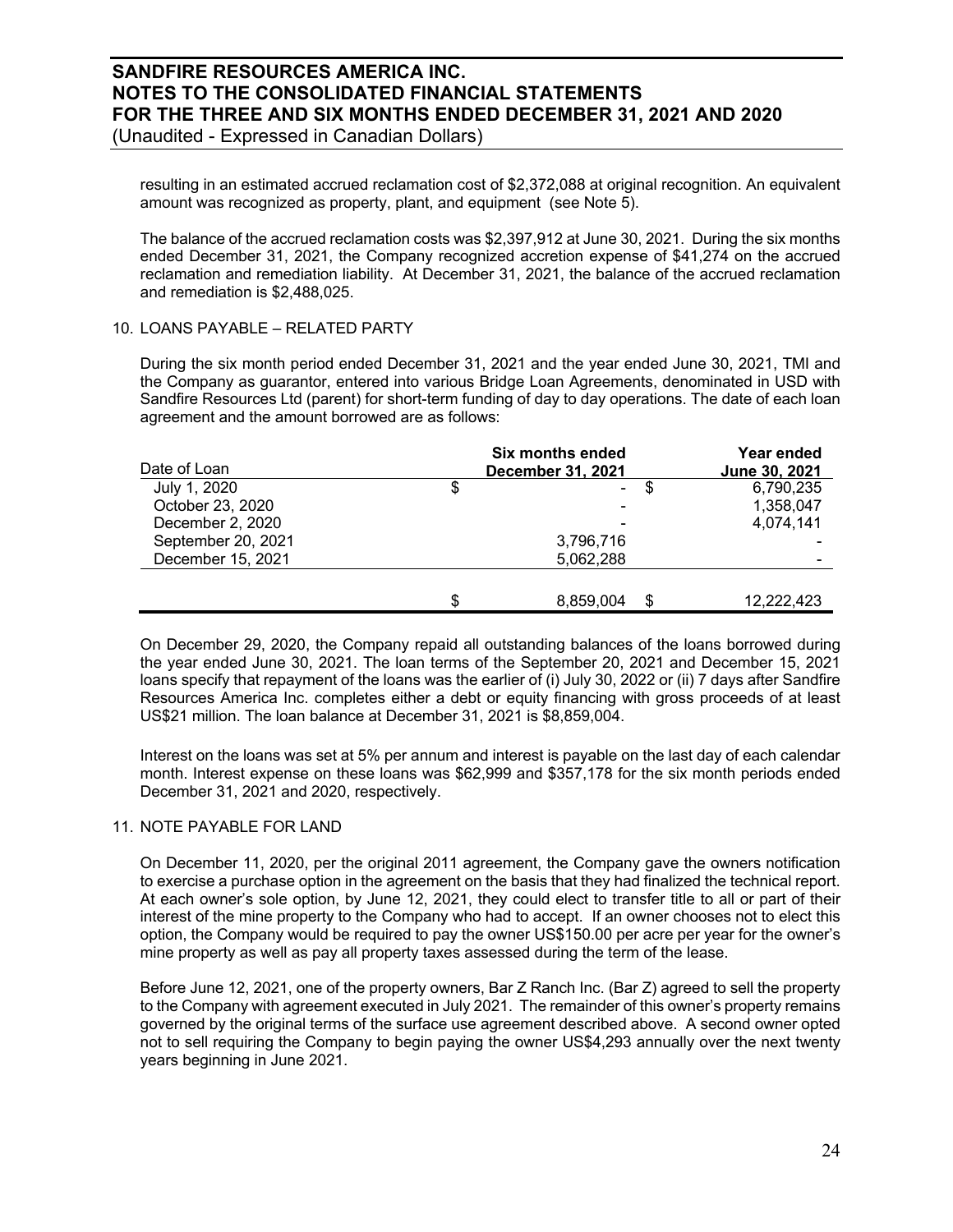# **SANDFIRE RESOURCES AMERICA INC. NOTES TO THE CONSOLIDATED FINANCIAL STATEMENTS FOR THE THREE AND SIX MONTHS ENDED DECEMBER 31, 2021 AND 2020**

(Unaudited - Expressed in Canadian Dollars)

In July 2021, the Company purchased from Bar Z's property for \$1,090,070. The property encompasses a majority of the area of surface disturbance and activity allowed in the Mine Operating Permit for the Johnny Lee Deposit. The Company made a down payment of \$101,540 and had a loan payable for the remaining purchase price (\$998,530). In December 2021, the Company and Bar Z agreed to rescind the agreement. The property was transferred back to Bar Z and the note payable was cancelled. The initial down payment was applied to the Company resource properties (Note 8).

## 12. SHARE CAPITAL

- a) Authorized: The Company is authorized to issue an unlimited number of common shares without par value.
- b) Issued and outstanding at December 31, 2021: 1,023,352,794 (June 30, 2021: 1,023,252,794) common shares.

See Consolidated Statements of Changes in Equity for details.

On December 23, 2020, the Company closed its rights offering, issuing 200,539,763 common shares of the Company, for gross proceeds of \$30,080,965, representing 100% of the total rights offered. The Company's largest shareholder, Sandfire B.C. Holdings Inc. ("Sandfire B.C."), fully exercised its basic subscription privilege to purchase its pro rata share of the common shares offered, being 170,869,434 common shares, and also purchased an additional 17,739,705 common shares through the exercise of its additional subscription privilege, for a total subscription of 188,609,139 common shares for a total ownership of 86.93%. The Company incurred share issuance costs of \$140,800, resulting in the net proceeds of \$29,940,165.

## 13. STOCK OPTION PLAN AND SHARE BASED AWARDS

## *Stock Option Plan:*

The Company adopted a rolling stock option plan (the "Option Plan") to grant options to directors, senior officers, employees, independent contractors, and consultants of the Company. The Option Plan reserves for issuance up to 10% of the issued and outstanding share capital of the Company from time to time and provides that it is solely within the discretion of the Board or, if the Board so elects, by a committee consisting of not less than two of its members appointed by the Board, to determine who should receive options and in what amounts. Options granted under the Plan are for a term not to exceed 10 years from the date of their grant.

No options were granted during the six months ended December 31, 2021 and year ended June 2021. During the six months ended December 31, 2021 and 2020, the Company recognized nil and \$3,350, respectively, in share-based payments related to the vesting of options issued in prior years. Stock option transactions are summarized as follows: Weighted

|                             |             | <i>vveignted</i> |
|-----------------------------|-------------|------------------|
|                             | Number of   | average          |
|                             | options     | exercise price   |
| Balance, June 30, 2020      | 2,700,000   | \$0.08           |
| Granted                     |             |                  |
| <b>Expired or Forfeited</b> |             |                  |
| Exercised                   | (1,100,000) | (0.06)           |
| Balance, June 30, 2021      | 1,600,000   | 0.10             |
| Granted                     |             |                  |
| <b>Expired or Forfeited</b> | (250,000)   | (0.06)           |
| Exercised                   | (100,000)   | (0.06)           |
| Balance, December 31, 2021  | 1,250,000   | \$0.11           |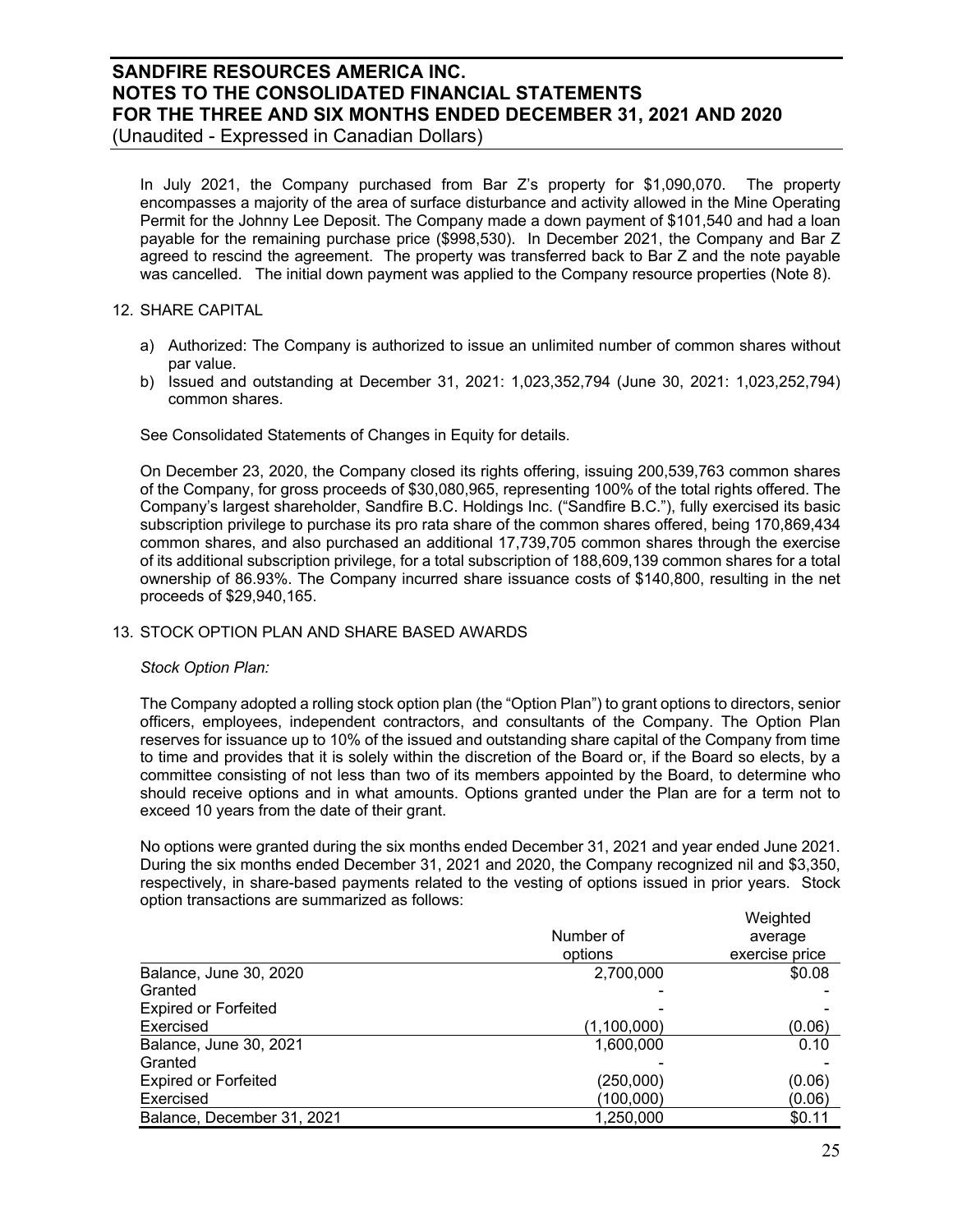The following table summarizes stock options outstanding and exercisable at December 31, 2021:

| Exercise     | Number of Options<br>Outstanding and | <b>Weighted Average</b><br><b>Remaining Contractual</b> |           |  |
|--------------|--------------------------------------|---------------------------------------------------------|-----------|--|
| Price $(\$)$ | Exercisable                          | Life (years)                                            |           |  |
| በ 11         |                                      | 141                                                     |           |  |
|              | 1,250,000                            |                                                         | \$137,000 |  |

### *Share Incentive Plan*

On November 1, 2021, the Company implemented the Omnibus Share Incentive Plan (Incentive Plan) which employees are periodically granted Options, Deferred Shares Units (DSU), Restricted Share Units (RSUs) and Performance Share Units (PSUs). Under the Incentive Plan, share units can be settled in cash based on the trading price of a share of the Company's stock or shares at the Company's discretion. Options granted under the Incentive Plan are similar in nature to those under the Company's Option Plan.

DSUs are granted for services rendered, or for future services to be rendered, that typically vest upon issuance. Settlement of DSUs is the date of the recipient's resignation or termination of employment, retirement, or death.

RSUs and PSUs are granted for services rendered, or for future services to be rendered, that vest based on the passage of time during continued employment or other service relationship over a period of determined by the board of directors. The fair value of each RSU and PSU is based upon the trading price per share of the Company's common stock on the date of grant. The estimated fair value of RSUs and PSUs that is ultimately expected to vest is recognized as share-based compensation over the vesting period with a corresponding increase in share-based payment reserve.

A total of 1,026,273 RSUs and 684,181 PSU were granted for the six month period ended December 31, 2021 and remain outstanding and unvested at December 31, 2021. No DSUs nor options were granted during the same time period. The compensation cost for all share-based awards that has been recognized as salaries and wages is \$13,520 for six month period ended December 31, 2021.

## 14. RELATED PARTY TRANSACTIONS AND BALANCES

The following key management personnel compensation and related party transactions took place during the six month periods ended December 31, 2021 and 2020:

|                          |     | For the six months ended<br>December 31, |    |         |  |  |
|--------------------------|-----|------------------------------------------|----|---------|--|--|
|                          |     | 2021                                     |    | 2020    |  |  |
| Short-term benefits      | \$. | 667.888                                  | \$ | 656.425 |  |  |
| Share-based compensation |     | 13.920                                   |    | 6.737   |  |  |
| Total remuneration       |     | 681.808                                  | S  | 663,162 |  |  |

The remuneration of directors and other members of key management is included in short-term benefits and share-based payments.

During the six months ended December 31, 2021, Sandfire Resources Ltd. paid exploration expenses amounting to \$nil (2020: \$nil) on behalf of the Company which has been reimbursed. Included in accounts payable and accrued liabilities at December 31, 2021 was \$nil (June 30, 2021: \$nil) payable to Sandfire Resources Ltd. See Note 10 for information about the Company's loans payable to Sandfire Resources Ltd.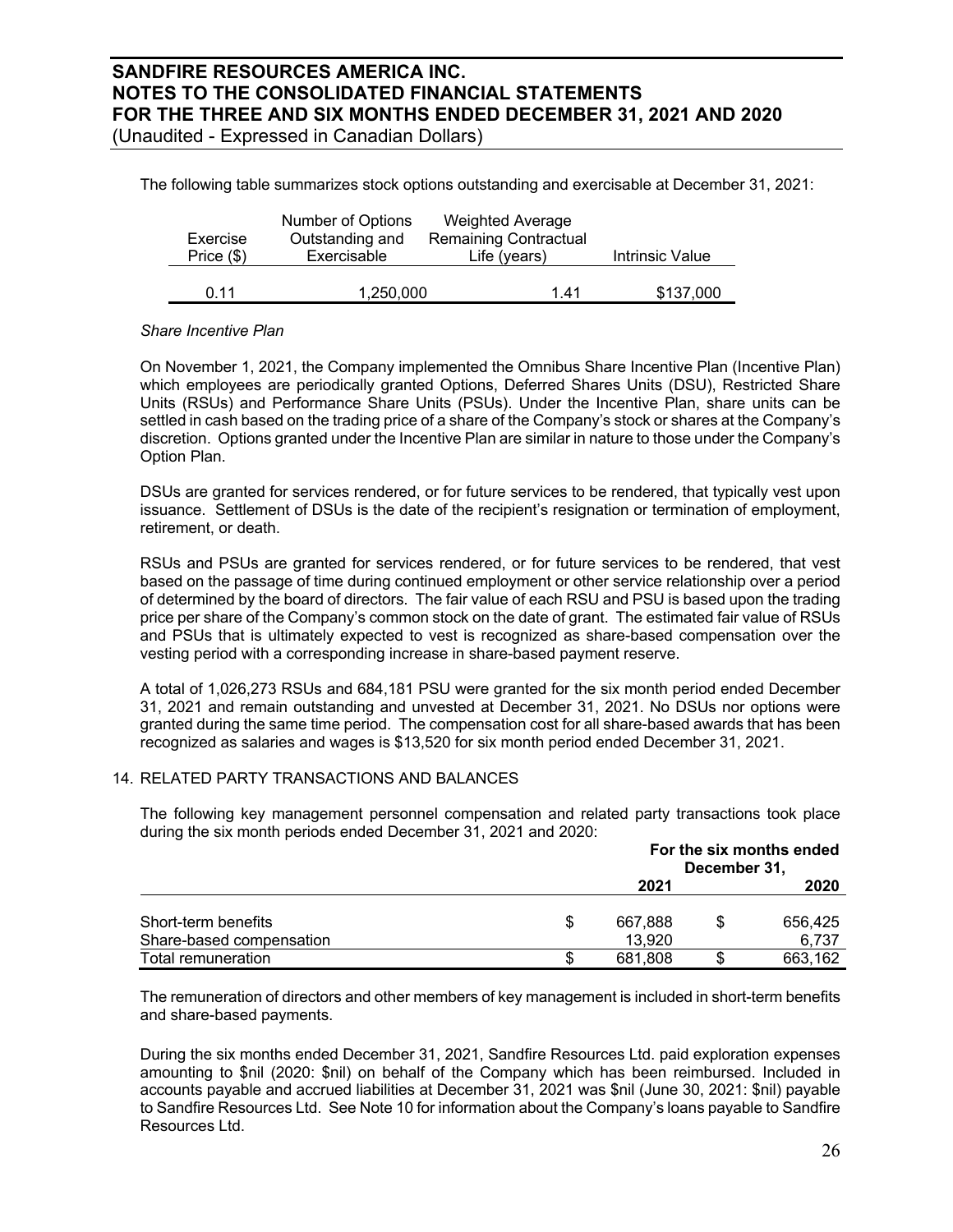## 15. SEGMENT INFORMATION

The Company's operations are limited to a single industry segment being the acquisition, exploration, and development of resource properties. The resource properties are located in the State of Montana in the United States.

|                                                          |      | Canada     |            | <b>United States</b> | <b>Total</b>      |
|----------------------------------------------------------|------|------------|------------|----------------------|-------------------|
| As at December 31, 2021                                  |      |            |            |                      |                   |
| Other assets                                             | : \$ | 69,610     | \$         | 16,979,847 \$        | 17,049,457        |
| Resource properties                                      |      |            |            | 7,382,777            | 7,382,777         |
| <b>Total Assets</b>                                      | \$   | 69,610     | \$         | 24,362,624 \$        | 24,432,234        |
| <b>Total Liabilities</b>                                 | \$   | 49,653     | \$         | 14,416,397           | \$<br>14,466,050  |
|                                                          |      |            |            |                      |                   |
| As at June 30, 2021                                      |      |            |            |                      |                   |
| Other assets                                             | : \$ | 385,384    | \$         | 15,020,169 \$        | 15,405,553        |
| Resource properties                                      |      |            |            | 6,974,172            | 6,974,172         |
| <b>Total Assets</b>                                      | \$   | 385,384    | \$         | 21,994,341 \$        | 22,379,725        |
| <b>Total Liabilities</b>                                 | \$   | 73,084     | \$         | 3,429,571 \$         | 3,502,655         |
|                                                          |      |            |            |                      |                   |
| Loss before income tax for the                           |      |            |            |                      |                   |
| six month period ended                                   |      |            |            |                      |                   |
| December 31, 2021                                        | \$   | (565, 260) | $\sqrt{3}$ | $(8,668,821)$ \$     | (9,234,081)       |
| Loss before income tax for the<br>six month period ended |      |            |            |                      |                   |
| December 31, 2020                                        | \$   | (468,339)  | \$         | (4,268,979)          | \$<br>(4,737,318) |

#### 16. COMMITMENTS AND CONTINGENCIES

The Company has commitments to incur lease payments as disclosed in Note 6 and resource property payments as disclosed in Note 7.

- a) As of June 30, 2021, TMI received a complaint relating to its participation in a 2018 Montana anti-mining initiative that failed. Subsequent to June 30, 2021, on August 2, 2021, the U.S. Federal Election Commission notified the Company that it had voted to dismiss the matter.
- b) On June 4, 2020, a legal challenge to the MT DEQ's Record of Decision was lodged in the 14th Judicial Court in Meagher County, Montana against the MT DEQ and TMI by a number of groups who oppose resource development in Montana. The Company will continue to review the challenge and will seek to work with the MT DEQ to defend this litigation vigorously. On July 22, 2020, the Company filed a response and is awaiting further instructions from the Court. The initial hearing took place on July 16, 2021 and Company is waiting for the Court's decision. While the Company does not believe that either of these challenges have any merit, they do have the potential to delay the development timeline.

Subsequent to June 30, 2021, on July 16, 2021, District Court Judge Bidegary heard oral arguments for summary judgement from plaintiffs and defendants regarding the legal challenge. To date, the legal challenge has not resulted in any interference with development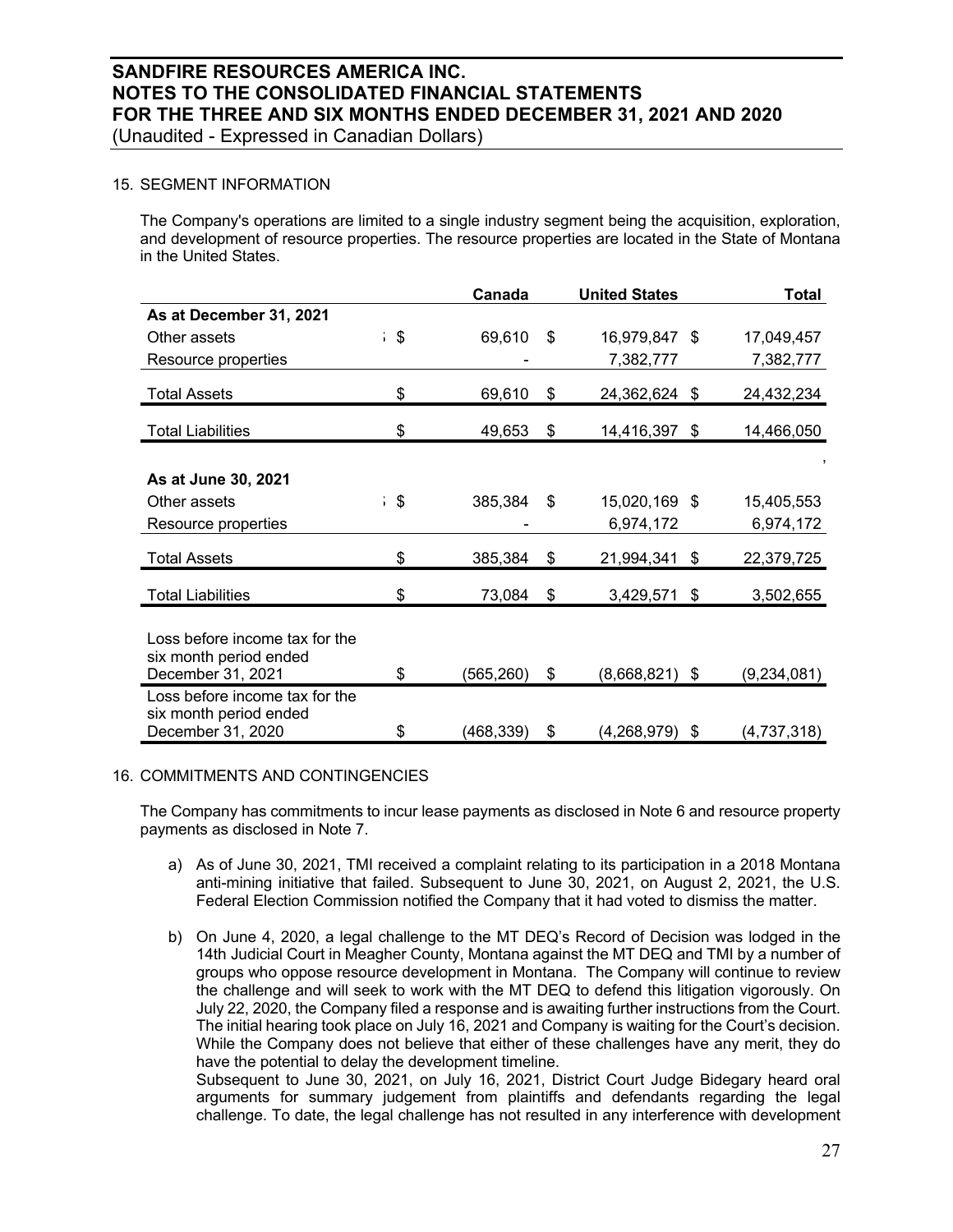activities and construction continues. A decision on the case is pending and may take several months.

c) The Company currently has a lease arrangement with two local ranches to lease sufficient water rights to allow mining and processing operations to proceed. The leased water rights will need to be modified through an administrative proceeding with the MT DNRC in order to be used to mitigate the beneficial use of water pumped out of the Black Butte operations for mineral processing. This administrative proceeding will determine if the modifications meet the statutory criteria. Once the MT DNRC approves the modifications, the agency's decision is subject to objection and appeal by affected parties.

In September 2018, the ranches submitted applications to the MT DNRC requesting to modify their water rights to permit their use to mitigate the water beneficially used in the Black Butte operations. On March 13, 2020, the MT DNRC issued Preliminary Determinations to Grant (PD) the change applications, finding that the applications met requirements. The MT DNRC issued a public notice of the determination, which gave affected parties the opportunity to file objections to the MT DNRC's determination. Because the MT DNRC received objections to the PDs by a number of groups who oppose resource development in Montana, the objections will be heard by a MT DNRC hearing examiner in an administrative contested case proceeding. After the hearing examiner issues a final order on the applications, the non-prevailing party will have the opportunity to appeal the decision to the district court or the Montana Water Court. Final decisions by either of those courts are appealable to the Montana Supreme Court.

#### 17. MANAGEMENT OF CAPITAL

The Company's objectives when managing capital are to safeguard the Company's ability to continue as a going concern in order to pursue the sourcing and exploration of its resource properties. The Company does not have any externally imposed capital requirements to which it is subject to.

As at December 31, 2021, the Company had capital resources consisting of cash and cash equivalents. The Company manages the capital structure and makes adjustments to it in light of changes in economic conditions and the risk characteristics of the underlying assets. To maintain or adjust the capital structure, the Company may attempt to issue new shares or adjust the amount of cash through a debt financing.

The Company's investment policy is to invest its cash in investment instruments in high credit quality financial institutions with terms to maturity selected with regards to the expected time of expenditures from operations.

Refer to Note 1 Nature of operations and going concern.

#### 18. FINANCIAL INSTRUMENTS

Fair value is the price that would be received to sell an asset or paid to transfer a liability in an orderly transaction between market participants at the measurement date. The fair value hierarchy has three levels to classify the inputs to valuation techniques used to measure fair value. The fair value hierarchy establishes three levels to classify the inputs to valuation techniques used to measure fair value.

Level 1 inputs are quoted prices (unadjusted) in active markets for identical assets or liabilities.

Level 2 inputs are quoted prices in markets that are not active, quoted prices for similar assets or liabilities in active markets, inputs other than quoted prices that are observable for the asset or